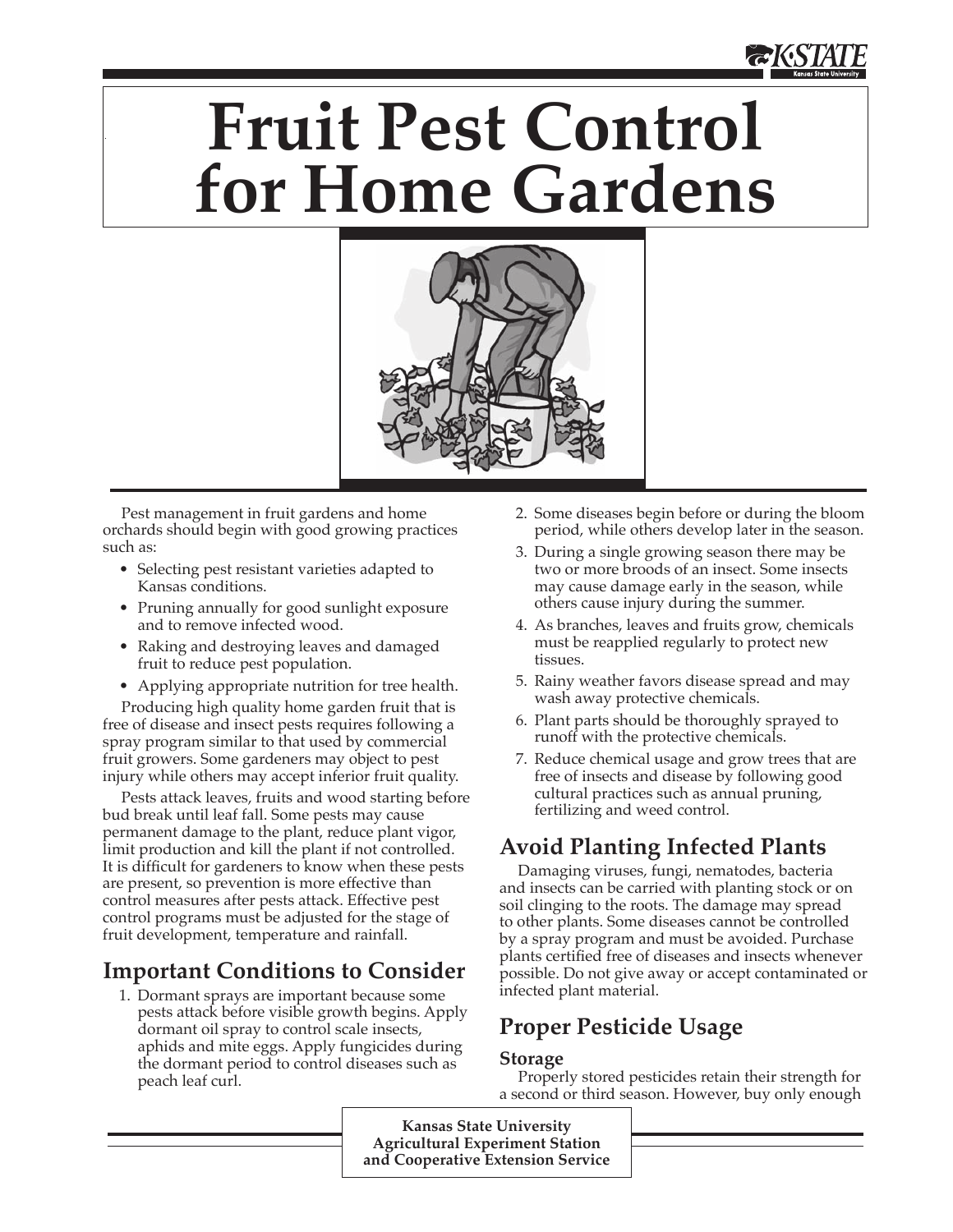material for one season. Most pesticides gradually lose effectiveness when exposed to moisture, air, light and high temperatures. Freezing temperatures may cause liquid formulations to separate, making them ineffective or unsafe.

Chemicals should be kept in the original container. Keep the label clean so instructions can be read to ensure proper use of the chemical. Store garden chemicals in a locked cabinet or storage area separate from paint, animal food, oil, seeds and other products. In case of an accidental spill or ingestion, immediately consult a physician and take the label with you.

## **Spray equipment**

To control pests effectively, thoroughly cover fruit plants with pesticides according to the label recommendations. Use a sprayer that is durable, easy to clean and powerful enough to reach the entire plant, including treetops.

## **Type of sprayers**

**Compressed air sprayers** are 1- to 3-gallon tanks with built-in hand pumps. The spray is delivered through an attached hose with a hand shutoff valve and nozzle tip. Larger, motor-operated units (up to 25 gallons) are also available.

**Backpack sprayers** are compressed air sprayers that can be carried on the user's back. These sprayers, which range in size from 3 to 5 gallons, are equipped with hand shutoff valves and a hand pump. The pumping builds up pressure in the tank and forces the spray through a hose and nozzle tip at a steady rate.

Compressed air and backpack sprayers are good for a few small fruit trees, vines, bushes or strawberry plants. They do not have the capacity to spray mature, standard-size trees.

**Trombone or slide-type sprayers** consist of two small-diameter tubes. One slides within the other, compresses the liquids and sprays the pesticide solution through a small hole in the end of one tube. These sprayers can deliver the spray to the tops of most fruit trees and are suitable for small plantings.

**Motor-powered sprayers** with various tank sizes are effective for obtaining thorough spray coverage of large trees.

**Garden hose sprayers** attach to the end of a garden hose and are acceptable for liquid formulations and wettable powders that can plug nozzle tips. The pesticides must be mixed uniformly with the water.

## **Accessory equipment**

Home fruit growers also need a 1-quart graduated measuring cup and a set of measuring spoons. Keep these items separate from kitchen equipment. Mark them for pesticides only and store them with the pesticides. Use measuring equipment for accuracy to ensure the best control and least possibility of plant injury.

## **Handle pesticides carefully**

The materials suggested in this publication are relatively low in toxicity, but follow the steps below to avoid injury.

- Read the label and follow all precautions and directions.
- Keep pesticides in their original containers, lock them away from children and pets, and do not store them with food or feed.
- Avoid getting spray materials on the skin. If skin contact occurs, immediately wash the area liberally with soap and water.
- Mix sprays in a well-ventilated area to avoid breathing spray dust and fumes.
- Wear a hat, long-sleeved shirt and full-length pants when spraying to protect the skin from spray drift. Avoid breathing the dust or spray.
- Spray when there is little or no wind and apply the chemicals away from you.
- Do not smoke or eat while spraying or handling spray chemicals.
- Wash hands and face with soap and water after spraying.
- Wash clothes used for spraying separately from other laundry.
- Avoid spray drift on nontarget plants, birdbaths, fish ponds and animal water supplies.
- Dispose of containers properly to prevent reuse.

## **Tips for spraying**

- 1. Mix fresh spray for each application. Add spray materials to 1 to 2 pints of water in a clean container. Smooth out lumps before pouring materials into sprayer. Straining the spray mixture through a screen when filling the sprayer helps to prevent clogs.
- 2. Stir the spray mixture or shake the sprayer often to prevent the chemicals from settling.
- 3. A commercial spreader-sticker helps spray adhere to leaf and fruit surfaces. A household detergent (¼ teaspoon per gallon of water) will disperse chemicals on the plant, but not increase retention during and following rains.
- 4. Apply dormant sprays when the temperature is above freezing and will remain above freezing while the chemicals dry.
- 5. Once pesticides have dried on foliage and fruit, about 1 inch or more of rain is required to wash off spray residues. If residues have not dried or if rainfall is heavy, pesticides should be reapplied as soon as possible to prevent pest damage. Spray more frequently during rainy periods or when irrigating regularly.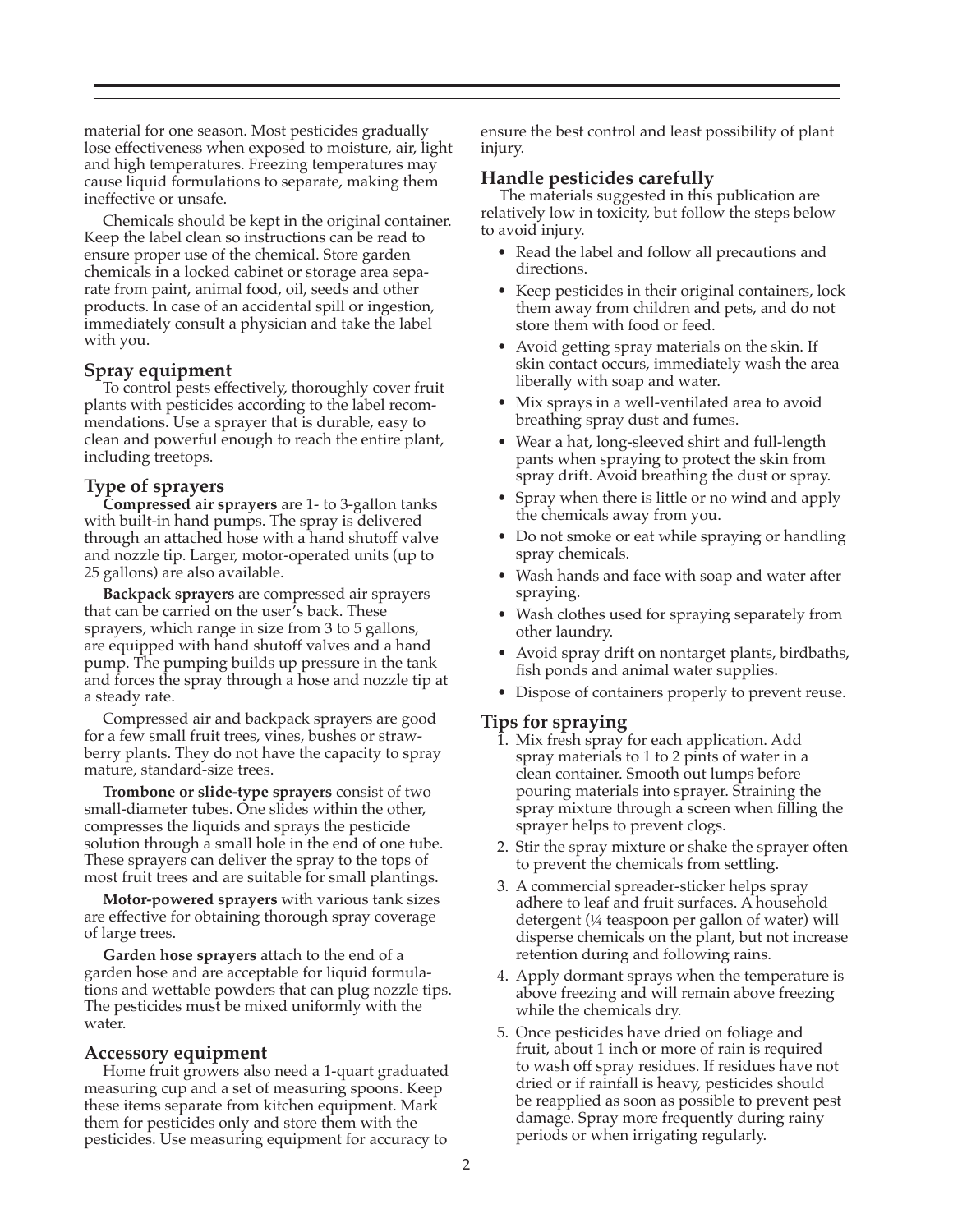- 6. Discard leftover spray. Never save spray for future use because chemicals may settle or create hazardous conditions.
- 7. Wash sprayer immediately after use. A 24-hour delay may result in a clogged sprayer.
- 8. Control tree height by pruning so spray can reach the entire tree.
- 9. Do not use the same sprayer for disease and insect control that is used for herbicides.
- 10. Spray the plant thoroughly to runoff.

## **Insect, Mite and Slug Control**

Pesticide applications may be required to control insects, mites and slugs. Timely applications require an understanding of pest life cycles and insect detection. Detection methods include visual inspections or use of pheromone traps.

Once pests have been detected, monitor periodically to determine overall numbers and potential to cause economic losses. Apply treatments if needed to prevent substantial damage. **Be sure to read product labels before purchasing and using any insecticide, miticide or molluscacide.**

#### **Inorganic pesticides**

Inorganic pesticides contain no carbon atoms in their molecular makeup. Iron phosphate is a molluscicide that is mixed into a bait. After ingesting iron phosphate, slugs and snails immediately stop feeding. They become less active and die within a week.

## **Organic pesticides**

Organic pesticides are compounds with carbon atoms in their molecular makeup. These materials are divided into two main categories: natural and synthetic insecticides.

#### **Natural insecticides**

Natural insecticides come from natural sources such as plants and animals.

#### **Horticultural oils**

Horticultural oils are petroleum or plant-based hydrocarbon chains that have insecticidal and miticidal properties. Oils rely on direct contact with soft-bodied targeted pests or pest stages. Suffocation is the mode of action of horticultural oils. Oils also penetrate egg membranes causing cytoplasmic coagulation, water imbalances and/or enzymatic and hormonal irregularities. Most horticultural oils are highly refined, and can be used as dormant and in-season foliar treatments.

#### **Insecticidal soaps**

Insecticidal soaps are derived from the salts of fatty acids (the principal components of the fats and oils found in plants and animals). Soaps are contact materials that are used to control soft-bodied pests

and pest stages. Insecticidal soaps break down soft cuticular tissues. Internally, soaps destroy cell membranes and disrupt cellular metabolism.

#### **Microbial insecticides**

Microbial insecticides are by-products or toxins produced by microscopic organisms such as:

**Bacteria** – *Bacillus thuringiensis* (Bt) produces toxic crystalline proteins that, when ingested by the targeted pest species, attach to specific receptor sites on the insect's gut wall. Destruction of the cellular lining causes cell swelling and lysis, which results in death of the insect by septicemia (blood poisoning). Different Bt strains and substrains produce speciesspecific endotoxins that must be matched with the appropriate targeted insect.

**Actinomycetes** – *Saccharopolyspora spinosa* produces substances known as spinosyns. The active ingredient, spinosad, is a naturally occurring mixture of spinosyn A and spinosyn D. Mode of entry is by contact as well as ingestion. Spinosads prevent acetylcholine from binding to receptor sites, which causes paralysis and death. Spinosyns are effective against most caterpillars.

#### **Botanical insecticides**

Botanical insecticides are from plants.

**Rotenone** – derived from root extracts of certain tropical plants. Rotenone is a contact and stomach poison. It kills sucking and chewing insects. It is highly sensitive to photodecomposition, so the desired insect control may not be achieved with a single rotenone application. Some products containing rotenone may also contain pyrethrin, another botanical compound. Pyrethrin has a rapid knockdown ability.

**NEEM** – a complex of oil extracts derived from the seeds of the neem tree. One of the extracts (azadirachtin) is an insect growth regulator that inhibits the metabolism of the ecdysome molting hormone. Other extracts (lemonoid oils that do not contain the azadirachtin molecules) work as repellents and antifeedants.

#### **Synthetic insecticides**

Synthetic insecticides are manmade compounds that do not occur naturally.

**Organochlorine** chemicals were some of the first synthetic compounds used as insecticides. Because of negative effects the environment, the manufacture and use of most organochlorine insecticides has been discontinued. The less persistent active ingredient endosulfan has a variety of registered uses including certain fruit insect pests. The active ingredient dicofol (marketed as Kelthane) is a miticide.

**Organophosphate** (OP) nerve poisons are relatively nonpersistent compounds, which makes them ideal organochlorine replacements.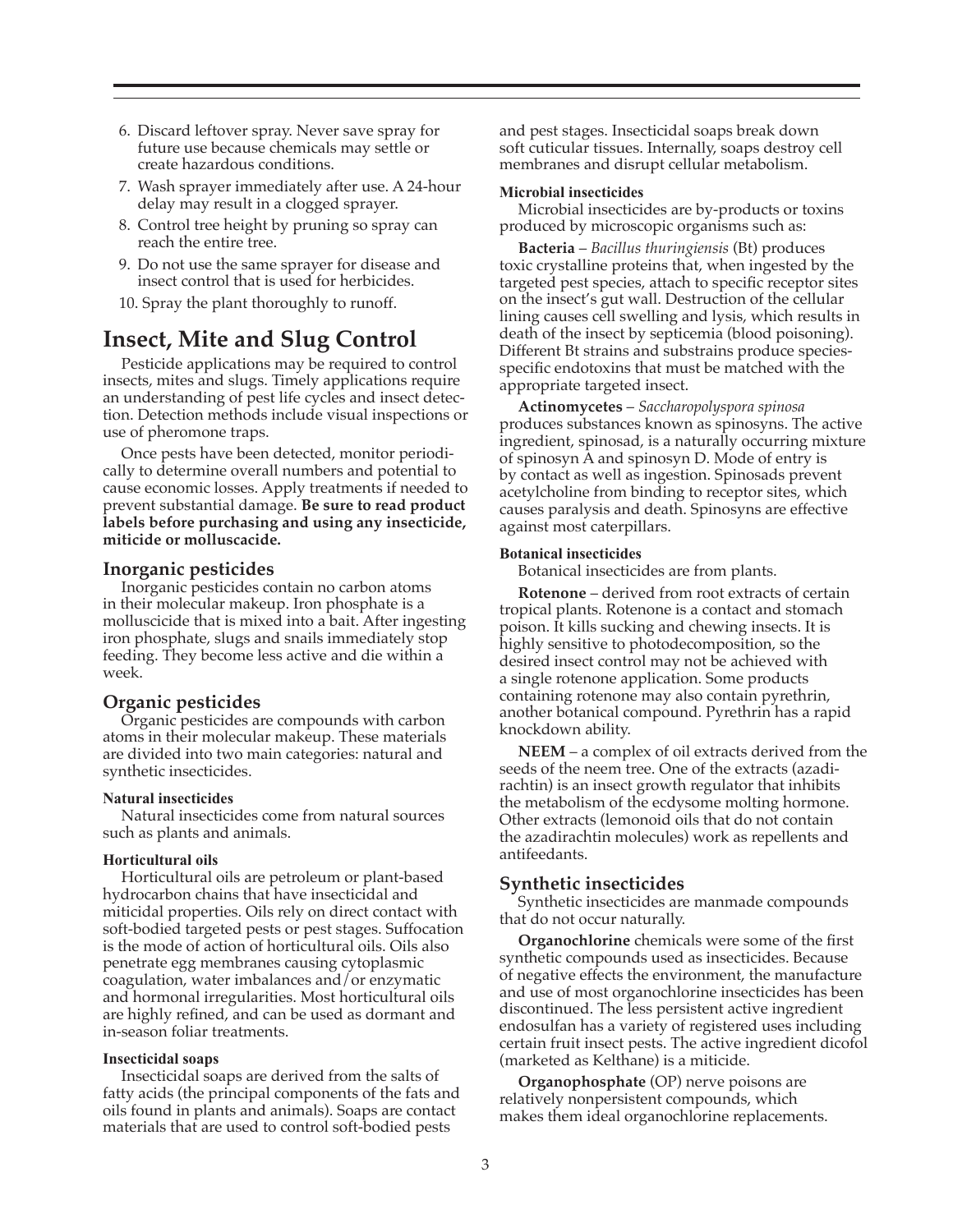Organophosphates form bonds with acetylcholinesterase molecules and keep them from functioning as deactivators of acetylcholine at the synaptic junctions of the insect central nervous system. Various companies formulate the active ingredients dimethoate and malathion into their product lines. While the names of the active ingredients may or may not be incorporated into product trade names, they always appear on the product label along with concentration level. Organophosphates effectively eliminate a variety of vegetable insect pests in home gardens.

**Carbamate** insecticides have a similar mode of action to organophosphates. Since its introduction in 1956, **carbaryl** has been the mainstay of the carbamate insecticides because of its low mammalian toxicity as well as its relatively broad spectrum of insect control.

**Pyrethroid** insecticides are synthetic compounds with chemical structures that are similar to the pyrethrin components of naturally occurring pyrethrum. Pyrethroids are stable when exposed to sunlight and effective against a variety of insect pests at very low rates. Various products containing the active ingredients **permethrin** and **esfenvalerate** are available for use against vegetable insect pests in home gardens.

**Acetaldehyde polymer** molluscicides are incorporated into various bait formulations for slug and snail control. The active ingredient **metaldehyde** stops the mucus production systems of affected organisms.

The following table lists various active ingredients registered for use against common pests associated with tree fruits and small fruits.

CAUTION: Do not assume that because an active ingredient is listed for the control of a specific insect pest that any product that lists that active ingredient can be used for any pest or situation. While different manufacturers purchase the same active ingredient to incorporate into product lines, not all will choose the same range of pests to appear on product labels. Even though active ingredients and their formulations or concentrations may be identical, only products that list the intended pest to be controlled on the specific fruit crop may be legally applied.

## **Fruit Pesticide Mixtures**

A plant often needs insecticides and fungicides at the same time. Several manufacturers package all-purpose fruit sprays (fruit spray mixture) that contain one or more insecticides such as malathion mixed with captan. These multi-purpose sprays may come in liquid or wettable powder forms and are effective against a variety of insect pests and diseases. Nevertheless, these spray mixtures may not control some of the major pest problems such as peach leaf curl, cedar apple rust, scale or peach tree borers. Chemicals to control these problems can be added to the mixture or applied separately.

Additional pesticides can be used to achieve better pest control than with the mixture only. In most instances, the additional chemicals can be combined, but there are some limitations. It is advisable to combine similar formulations, but do not mix wettable powders and liquid concentrates. Combining them may cause burned spots on leaves and fruit because the action of the oil in the liquid concentrates with the fungicide captan. **Do not apply a liquid concentrate within two to three weeks of a captan spray.**

If you are in doubt about spray combination injury, check the label or apply the mixture of a small area and observe what happens. Spray burns should show up in 24 to 48 hours. If burns occur, do not apply the combination.

## **Weeds**

Weeds compete with fruit plants, vines and trees for soil moisture, plant nutrients and light. In fruit gardens and home orchards, weeds can be controlled by a combination of shallow tilling, hoeing, hand pulling, mulches or herbicides. Cultivate, hoe or till to remove weeds less than 1 inch high. If weed cutting is done in dry and hot conditions, the weeds wilt and do not regrow. Do not disturb the soil below a depth of about 2 inches or you may damage small roots of the fruit plants and promote more weed seed germination.

Mulches spread around plants can be used to control weeds, reduce moisture evaporation and improve soil condition as the organic material decomposes and is incorporated into the soil. Compost, dried grass clippings, straw, hay, wood chips and sawdust are good for mulching. Mulch should be about 4 to 5 inches deep for coarse materials such as wood chips and straw, and 2 to 3 inches for grass clippings or sawdust. Leave 1 to 2 inches of space open around tree trunks for air circulation. Usually nitrogen will need to be applied to help decompose the organic matter and prevent nitrogen deficiency.

Generally, chemical weed control is not recommended in fruit gardens and home orchards because it is difficult to accurately apply the recommended amount of chemical around trees, vines and plants.

# **Other Pests**

## **Rabbits**

In fall, winter and early spring when food is scarce, rabbits may eat the bark from the trunk and lower limbs of young fruit trees. They also eat the bark from blackberry and raspberry bushes. Rabbits seldom cause much damage to older fruit trees.

Fences or other barriers can prevent rabbit damage unless deep snow crust allows rabbits to cross over or eat above the barrier. For young trees, use a circular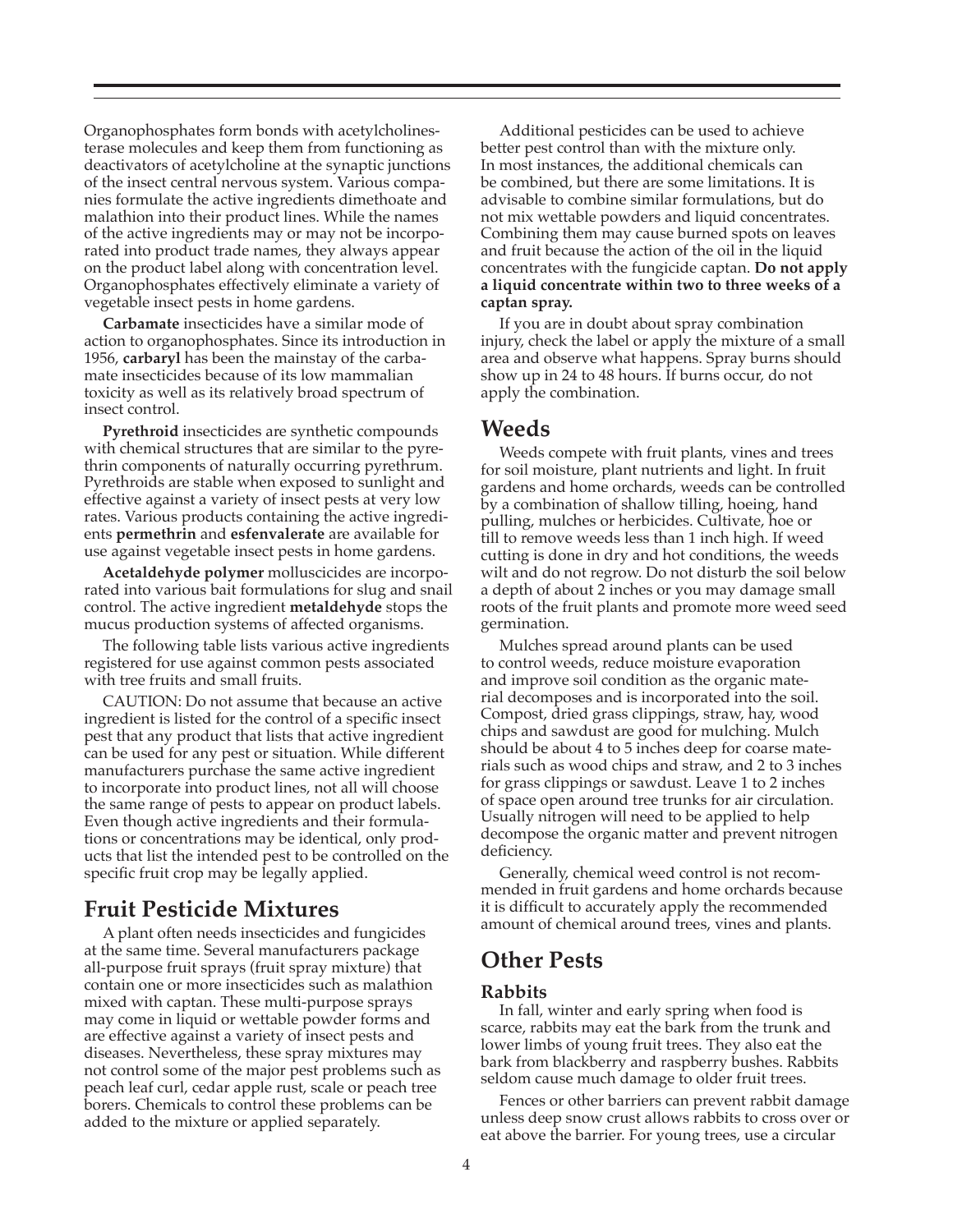metal guard 18 inches tall and 6 inches in diameter made from an 18-inch square piece of hardware cloth, or wrap the trunk and lower branches with several layers of newspaper from early November until April.

The most practical means of protecting blackberry and raspberry plants from rabbits is an 18- to 24 inch high chicken wire fence that is buried 4 inches surrounding the planting.

Commercial repellents containing thiram are effective against rabbits. Spray or paint the plant parts that are subject to rabbit feeding in October, and spray again in February or March if necessary.

## **Mice**

Mice are serious pests of apple trees and sometimes other fruit trees. They eat bark from the main roots and trunk near and below the ground, and may damage young and old trees. Damage occurs at any time during the year, but is usually more serious in late fall, winter and early spring when other food is scarce.

Natural predators such as cats, hawks, owls and foxes reduce the mouse population if protective cover is eliminated. Mow the grass under the trees closely and throughout the orchard. Hoe out all grass and weeds within 1 foot of the trunk, leaving the ground bare.

Mouse traps and anticoagulant baits such as Warfarin may be used. A repellant on the trunk near the ground line will help protect trees from mouse damage. Spray or paint the lower trunk in late November and February with a commercial repellant.

A gravel collar around the tree trunk discourages mice and controls grass and weeds. The collar should be 6 to 8 inches deep and about 2 feet in diameter. The gravel must remain loose to prevent damage to the trunk.

## **Birds**

Birds are especially destructive to grapes, cherries and blueberries, and they frequently damage other fruits. Covering the fruit plant with netting just before the fruit ripens is the best method of protection. Picking fruit as it ripens also reduces loss.

Aluminum pie pans and other reflective objects, or artificial snakes or scare devices hung in fruit plants provide some protection until the birds adjust to their presence.

# **Conversions**

## **Dry Formulations**

## **Measurement Equivalents**

- 1 pound  $= 16$  ounces  $= 454$  grams
- $1$  ounce  $= 28.4$  grams

## **Sample calculation for determining pesticide concentration in English units**

- 1 pound of fungicide per 100 gallons of water
- = 16 ounces of fungicide per 100 gallons of water **or**
- = 1.6 ounces of fungicide per 10 gallons of water **or**
- = 0.16 ounces of fungicide per 1 gallon of water

#### **Sample calculation for determining pesticide concentration in metric units**

- 1 pound of fungicide per 100 gallons of water
- = 454 grams of fungicide per 100 gallons of water
- = 45.4 grams of fungicide per 10 gallons of water
- = 4.5 grams of fungicide per 1 gallon water

# **Liquid Formulations**

## **Measurement Equivalents**

| gallon                   | 1 quart                | 1 fluid ounce        | 1 tablespoon         |
|--------------------------|------------------------|----------------------|----------------------|
| $= 4$ quarts             | $= 2$ pints            | $= 2$<br>tablespoons | $=$ 3 teaspoons      |
| $= 8$ pints              | $= 4$ cups             | $= 29.6$ milliliters | $= 14.8$ milliliters |
| $= 16$ cups              | $=$ 32 fluid<br>ounces |                      |                      |
| $= 128$ fluid<br>ounces  | $= 946$<br>milliliters |                      |                      |
| $= 3,785$<br>milliliters |                        |                      |                      |

#### **Sample calculation for determining pesticide concentration for English units**

- 1 quart of pesticide per 100 gallons of water
- = 32 fluid ounces per 100 gallons of water **or**
- = 3.2 fluid ounces per 10 gallons of water **or**
- = .32 fluid ounces per 1 gallon of water

## **Sample calculation for determining pesticide concentration for metric units**

- 1 quart of pesticide per 100 gallons of water
- = 946 milliliters per 100 gallons of water **or**
- = 94.6 milliliters per 10 gallons of water **or**
- = 9.4 milliliters per 1 gallon of water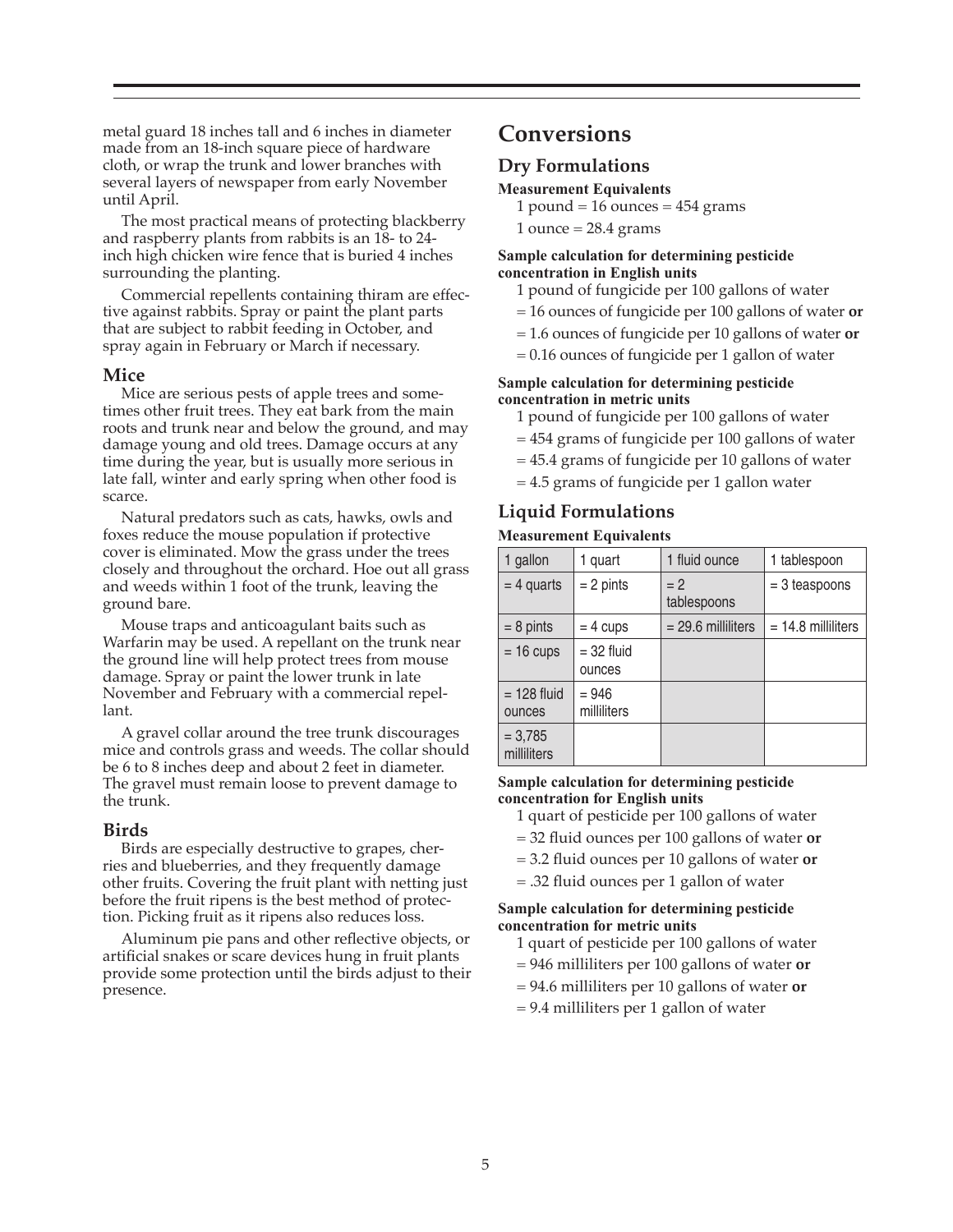| <b>Active ingredients</b>     | <b>Aphids</b> | <b>Cat-facing insects</b> | <b>Codling moth</b> | Leafhoppers | <b>Leafrollers</b> | <b>Mites</b> | Oriental fruit moth |
|-------------------------------|---------------|---------------------------|---------------------|-------------|--------------------|--------------|---------------------|
| <b>Bacillus thuringiensis</b> |               |                           | X                   |             | X                  |              | Χ                   |
| carbaryl                      |               |                           | χ                   | X           | χ                  |              | Χ                   |
| dimethoate                    | Χ             |                           | Χ                   | Χ           |                    | Χ            |                     |
| endosulfan                    | Χ             | Χ                         |                     |             |                    |              |                     |
| dicofol (Kelthane)            |               |                           |                     |             |                    | X            |                     |
| esfenvalerate                 | X             |                           | X                   | X           | X                  |              | X                   |
| malathion                     | Χ             |                           | Χ                   | X           | X                  | X            | Χ                   |
| oil (horticultural)           | Χ             |                           | χ                   |             | X                  | Χ            |                     |
| oil (NEEM)                    | Χ             |                           |                     |             | X                  | X            |                     |
| permethrin                    | Χ             |                           | χ                   | X           | X                  | χ            | X                   |
| rotenone                      | Χ             |                           | Χ                   | Χ           | χ                  | Χ            |                     |
| rotenone/pyrethrin            | X             |                           |                     | X           | χ                  |              |                     |
| soap (horticultural)          | Χ             |                           |                     | Χ           |                    | Χ            | X                   |
| spinosad                      |               |                           | Χ                   |             | χ                  |              | X                   |

**Table 1-A. Active ingredients for use against insect pests of fruit.** 

## **Table 1-B. Active ingredients for use against insect pests of fruit.**

| <b>Active ingredients</b>  | <b>Plant bugs</b> | <b>Plum Curculio</b> | Peach tree borers | Pear Psylla | <b>Scale/crawlers</b> | <b>Slugs</b> | <b>Spittlebugs</b> |
|----------------------------|-------------------|----------------------|-------------------|-------------|-----------------------|--------------|--------------------|
| carbaryl                   | Χ                 | Χ                    |                   | X           | Χ                     |              | χ                  |
| dimethoate                 |                   |                      |                   | χ           |                       |              |                    |
| endosulfan                 | Χ                 |                      | Χ                 |             |                       |              | Χ                  |
| esfenvalerate              | Χ                 | Χ                    | Χ                 | χ           | Χ                     |              | X                  |
| iron phosphate<br>(Sluggo) |                   |                      |                   |             |                       | X            |                    |
| malathion                  | Χ                 | X                    |                   | X           | Χ                     |              | X                  |
| metaldehyde                |                   |                      |                   |             |                       | Χ            |                    |
| oil (horticultural)        |                   |                      |                   | X           | X                     |              |                    |
| oil (NEEM)                 |                   |                      |                   | X           | Χ                     |              |                    |
| permethrin                 | X                 | Χ                    | X                 | χ           |                       |              | Χ                  |
| rotenone                   |                   | χ                    |                   | X           |                       |              | X                  |
| soap (horticultural)       |                   |                      |                   | χ           | Χ                     |              |                    |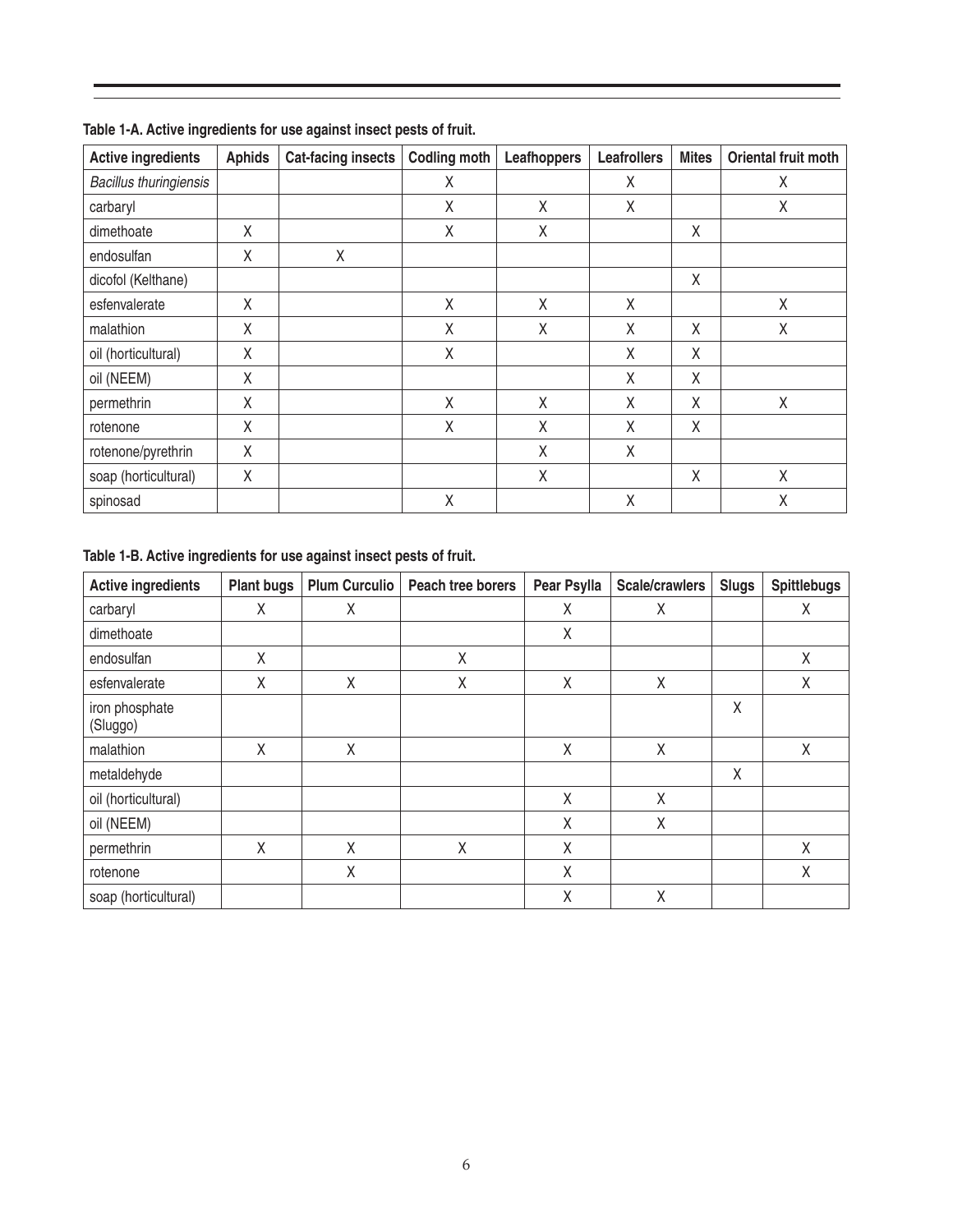## **It is the responsibility of the end user to read the label and ensure the safe and legal use of chemicals.**

| Table 2. Spray schedules for pest control on apple and pear                                |                                                                                                                                                                       |                                                                   |                                                                                |                                                                                                                                                                                                                                                                     |  |  |  |
|--------------------------------------------------------------------------------------------|-----------------------------------------------------------------------------------------------------------------------------------------------------------------------|-------------------------------------------------------------------|--------------------------------------------------------------------------------|---------------------------------------------------------------------------------------------------------------------------------------------------------------------------------------------------------------------------------------------------------------------|--|--|--|
|                                                                                            | <b>Pesticides</b>                                                                                                                                                     |                                                                   | <b>Organic pesticides</b>                                                      |                                                                                                                                                                                                                                                                     |  |  |  |
| Time to spray                                                                              | <b>Apple</b>                                                                                                                                                          | Pear                                                              | <b>Apples and pears</b>                                                        | Insect and disease problems at this<br>time                                                                                                                                                                                                                         |  |  |  |
| Dormant, early<br>spring before<br>buds swell.                                             | Dormant oil bactericide:<br>fixed copper.<br>Do not spray dormant<br>oil when temperature is<br>below 40°F (5°C), or likely<br>to drop below 40°F within<br>24 hours. | Dormant oil                                                       | Dormant oil<br>bactericide: fixed<br>copper.                                   | Oil for scale. Check label carefully for<br>dormant and delayed dormant rates on<br>apple and pear. Use bactericide for fire<br>blight. Do not mix bactericide with oil.<br>Copper sulfate is not the same as fixed<br>copper, and should not be mixed with<br>oil. |  |  |  |
| Green tip to<br>1/ <sub>2</sub> -inch green.<br>When blossom<br>buds show<br>1 inch green. | Fungicide: captan,<br>mancozeb, ferbam, thio-<br>phanate-methyl + captan,<br>or myclobutanil.                                                                         | No spray needed.                                                  | Fungicide: fixed<br>copper or sulfur.                                          | Fungicide for control of scab. Last<br>chance to apply oil on apples, if not<br>applied in dormant spray. Use dormant<br>oil now instead of at dormant if scale is<br>not a problem.                                                                                |  |  |  |
| <b>Tight to open</b><br>cluster, when<br>fruit buds are<br>visible.                        | Fungicide: same as green<br>tip.                                                                                                                                      | No spray needed.                                                  | Fungicide: same as<br>green tip.                                               | Fungicide for control of scab. Using fixed<br>copper past this point is likely to cause<br>fruit russetting.                                                                                                                                                        |  |  |  |
| Pink, just before<br>blooms open.                                                          | Fungicide: same as green<br>tip plus ferbam, mancozeb<br>+ insecticide: Thiodan or<br>malathion.                                                                      | Fungicide: see<br>apple.                                          | Fungicide: same as<br>green tip $+$<br>insecticide: sabadilla<br>or pyrethrum. | Fungicide for control of scab and rust.<br>Insecticide for aphids, tarnished plant<br>bug and stink bug if present.                                                                                                                                                 |  |  |  |
| Bloom, when<br>20% to 60%<br>blossoms are<br>open.                                         | Fungicide: same as green<br>tip plus bactericide strep-<br>tomycin if available and<br>appropriate.                                                                   | No spray needed<br>except bactericide<br>if needed: See<br>apple. | Fungicide: fixed<br>copper.                                                    | Fungicide for scab, rust and powdery<br>mildew. Bactericide for fire blight. Note:<br>do not use insecticide during bloom.                                                                                                                                          |  |  |  |
| Petal fall, when<br>last petals are<br>falling.                                            | Fungicide: same as pink<br>+ insecticide: malathion or<br>Thiodan.                                                                                                    | Fungicide: see<br>apple + insecticide:<br>see apple.              | Fungicide: same as<br>green tip $+$<br>insecticide: same as<br>pink.           | Fungicide for control of scab, rust, fruit<br>rots and sooty blotch. Insecticide for<br>codling moth, plum curculio, pear psylla,<br>plant bugs and leafrollers.                                                                                                    |  |  |  |
| First cover,<br>seven days after<br>petal fall spray.                                      | Fungicide: captan, or<br>thiophanate-methyl +<br>captan + insecticides:<br>same as petal fall.                                                                        | Fungicide: see<br>apple + insecticide:<br>see apple.              | Fungicide: sulfur +<br>insecticide: same as<br>pink.                           | Fungicide for control of scab, rust, fruit<br>rot and sooty blotch. Insecticide for<br>codling moth and plum curculio.                                                                                                                                              |  |  |  |
| Second cover,<br>two weeks after<br>first cover spray.                                     | Fungicide: same as first<br>cover + insecticide: same<br>as petal fall + miticide:<br>Vendex.                                                                         | Fungicide: see<br>apple + insecticide:<br>see apple.              | Fungicide: same as<br>first cover $+$<br>insecticide: same as<br>pink.         | Fungicide for control of scab, rust,<br>fruit rots, sooty blotch and leaf spots.<br>Insecticide for codling moth, plum<br>curculio, San Jose scale crawlers.<br>Miticide for mites only, if present.                                                                |  |  |  |
| Third cover,<br>two weeks after<br>second cover.                                           | Fungicide: same as first<br>cover + insecticide: same<br>as petal fall.                                                                                               | Fungicide: see<br>apple + insecticide:<br>see apple.              | Fungicide: same as<br>first cover $+$<br>insecticide: same as<br>pink.         | Fungicide for control of scab, fruit rots<br>and sooty blotch. Insecticides for codling<br>moth and pear psylla.                                                                                                                                                    |  |  |  |
| Remaining<br>covers, spray<br>every two weeks.                                             | Fungicide: same as first<br>cover + insecticide: same<br>as petal fall.                                                                                               | Fungicide: see<br>apple + insecticide:<br>see apple.              | Fungicide: same as<br>first cover $+$<br>insecticide: same as<br>pink.         | Fungicide for control of fruit rots, scab<br>and sooty blotch. Insecticides for codling<br>moth, leafhoppers and pear psylla.<br>Always observe all preharvest intervals.                                                                                           |  |  |  |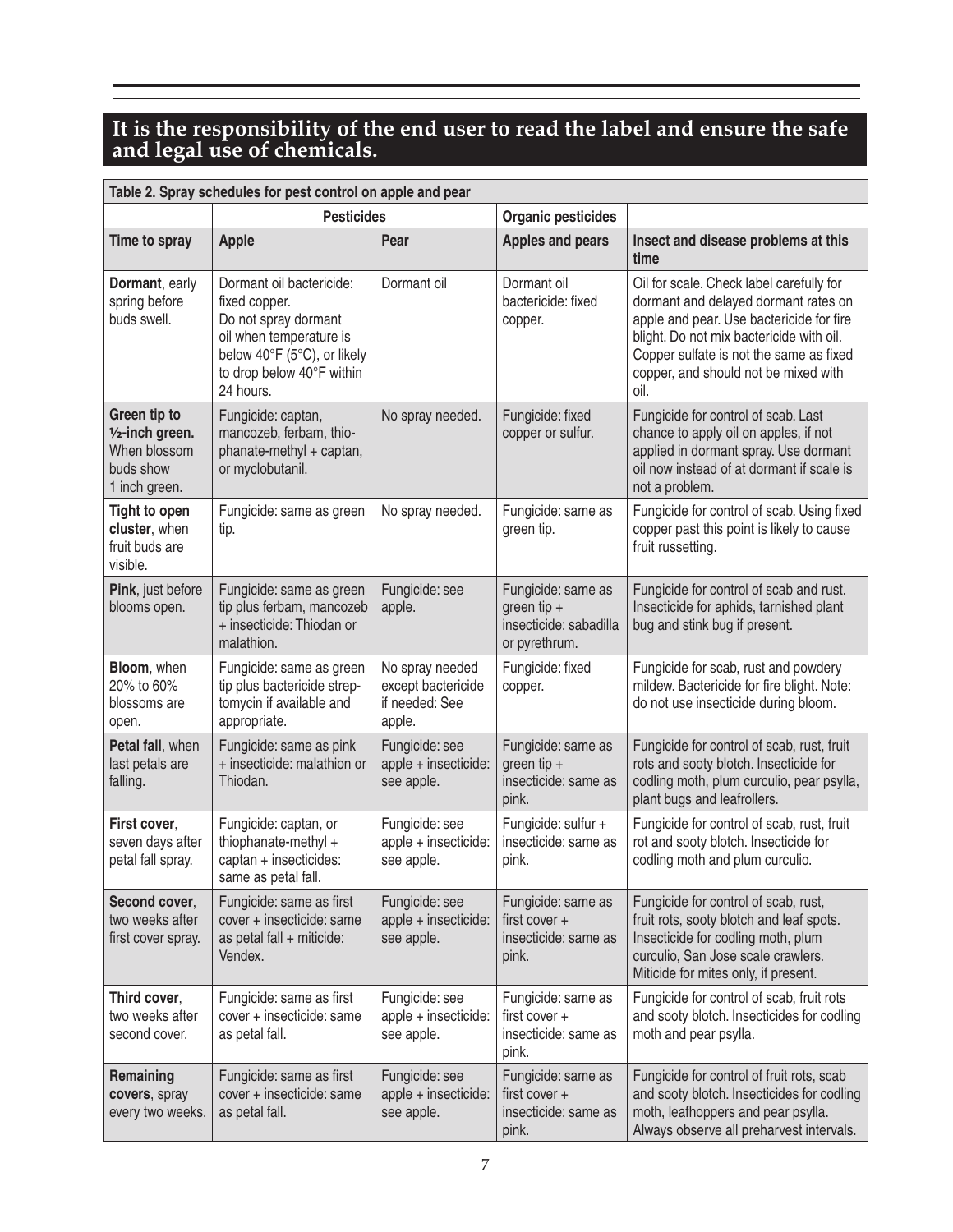| Table 3. Spray schedules for pest control on peaches, nectarines, apricots, cherries and plums                   |                                                                                                                                                 |                                                                                                                              |                                                                                                                             |                                                                                              |                                                                                                                                                                                                                                                                                                                                                                     |  |  |
|------------------------------------------------------------------------------------------------------------------|-------------------------------------------------------------------------------------------------------------------------------------------------|------------------------------------------------------------------------------------------------------------------------------|-----------------------------------------------------------------------------------------------------------------------------|----------------------------------------------------------------------------------------------|---------------------------------------------------------------------------------------------------------------------------------------------------------------------------------------------------------------------------------------------------------------------------------------------------------------------------------------------------------------------|--|--|
|                                                                                                                  |                                                                                                                                                 | <b>Pesticides</b>                                                                                                            |                                                                                                                             | Organic<br>pesticides                                                                        |                                                                                                                                                                                                                                                                                                                                                                     |  |  |
| When to spray                                                                                                    | Peaches,<br>nectarines,<br>apricots                                                                                                             | <b>Plums</b>                                                                                                                 | <b>Cherries</b>                                                                                                             | Peaches,<br>nectarines,<br>apricots, plums<br>and cherries                                   | Insect and disease problems at<br>this time                                                                                                                                                                                                                                                                                                                         |  |  |
| <b>Dormant</b> for<br>peaches, nectar-<br>ines and apricots.<br>Early spring<br>before buds swell<br>or in fall. | Fungicide: ferbam,<br>Bordeaux or chloro-<br>thalonil (for leaf<br>curl).                                                                       | Fungicide: ferbam,<br>needed Bordeaux<br>or chlorothalonil<br>(only if plum<br>pockets are a<br>problem).                    | No spray.                                                                                                                   | Fungicide:<br>Bordeaux for<br>leaf curl or plum<br>pockets.                                  | This is the only time that a<br>fungicide spray will control peach<br>leaf curl and plum pockets.                                                                                                                                                                                                                                                                   |  |  |
| <b>Buds swell, just</b><br>before the buds<br>break open in the<br>spring.                                       | Oil                                                                                                                                             | Oil                                                                                                                          | Oil                                                                                                                         | Oil                                                                                          | Oil for control of scale insects,<br>European red mite and aphids.<br>Application is not required if these<br>pests have not been a problem.                                                                                                                                                                                                                        |  |  |
| Pink, just before<br>blooms open.                                                                                | Insecticide: Thiodan<br>or Sevin.                                                                                                               | Fungicide: liquid<br>lime sulfur thio-<br>phanate-methyl, or<br>chlorothalonil.                                              | No spray<br>needed.                                                                                                         | Fungicide: liquid<br>lime sulfur +<br>insecticide:<br>rotenone or<br>pyrethrum<br>(peaches). | Insecticide for control of catfating<br>insects (plant bugs and stink<br>bugs) and early plum curculio.<br>Fungicide is required on plums<br>only if black knot is a problem. For<br>black knot control, fungicides will<br>not be effective unless all knots<br>are removed from the tree and<br>destroyed. Infections on nearby<br>trees must also be eradicated. |  |  |
| <b>Bloom</b>                                                                                                     | Note: To protect<br>bees, do not use<br>insecticide during<br>bloom.                                                                            |                                                                                                                              |                                                                                                                             |                                                                                              | Fungicide during bloom should not<br>be required if good sanitation used<br>to control brown rot.                                                                                                                                                                                                                                                                   |  |  |
| Petal fall, when<br>last petals are<br>falling.                                                                  | Fungicide: sulfur,<br>captan, chlorotha-<br>lonil, myclobutanil,<br>or thiophanate-<br>methyl + insec-<br>ticide: Thiodan,<br>Sevin, malathion. | Fungicide: sulfur,<br>captan, chlorotha-<br>lonil, myclobutanil<br>or thiophanate-<br>$methyl +$<br>insecticide:<br>Thiodan. | Fungicide:<br>captan,<br>chlorothalonil,<br>myclobu-<br>tanil, or<br>thiophanate-<br>$methyl +$<br>insecticide:<br>Thiodan. | Fungicide: sulfur<br>+ insecticide:<br>same as pink or<br>Surround.                          | Insecticide for control of plum<br>curculio, oriental fruit moth, plant<br>bugs and stink bugs. Fungicide for<br>control of scab and brown rot on all<br>fruits. Also for black knot of plum<br>and cherry leaf spot.                                                                                                                                               |  |  |
| First cover,<br>seven days after<br>petal fall.                                                                  | Same as petal fall.                                                                                                                             | Same as petal fall.                                                                                                          | Same as petal<br>fall.                                                                                                      | Fungicide: sulfur<br>+ insecticide:<br>same as pink.                                         | Insecticide for control of same<br>pests as above. Fungicide for<br>control of scab, brown rot, cherry<br>leaf spot and black knot of plum.                                                                                                                                                                                                                         |  |  |
| Remaining<br>covers, continue<br>spraying at 10- to<br>14-day intervals.                                         | Same as petal fall.                                                                                                                             | Same as petal fall.                                                                                                          | Same as petal<br>fall. After this,<br>no further<br>spray needed.                                                           | Fungicide: sulfur<br>+ insecticide:<br>same as pink.                                         | Insecticide for control of same<br>pests as above. Fungicide for scab,<br>brown rot, cherry leaf spot and<br>black knot of plum. Use shorter<br>interval for fungicide if rain persists.                                                                                                                                                                            |  |  |
| <b>Final spray</b><br>within one week<br>of harvest.                                                             | Fungicide: sulfur,<br>captan, thiophan-<br>atemethyl, or<br>myclobutanil.                                                                       | Fungicide: sulfur,<br>captan, myclobu-<br>tanil, or thiophan-<br>atemethyl.                                                  |                                                                                                                             | Fungicide: sulfur.                                                                           | For control of brown rot.                                                                                                                                                                                                                                                                                                                                           |  |  |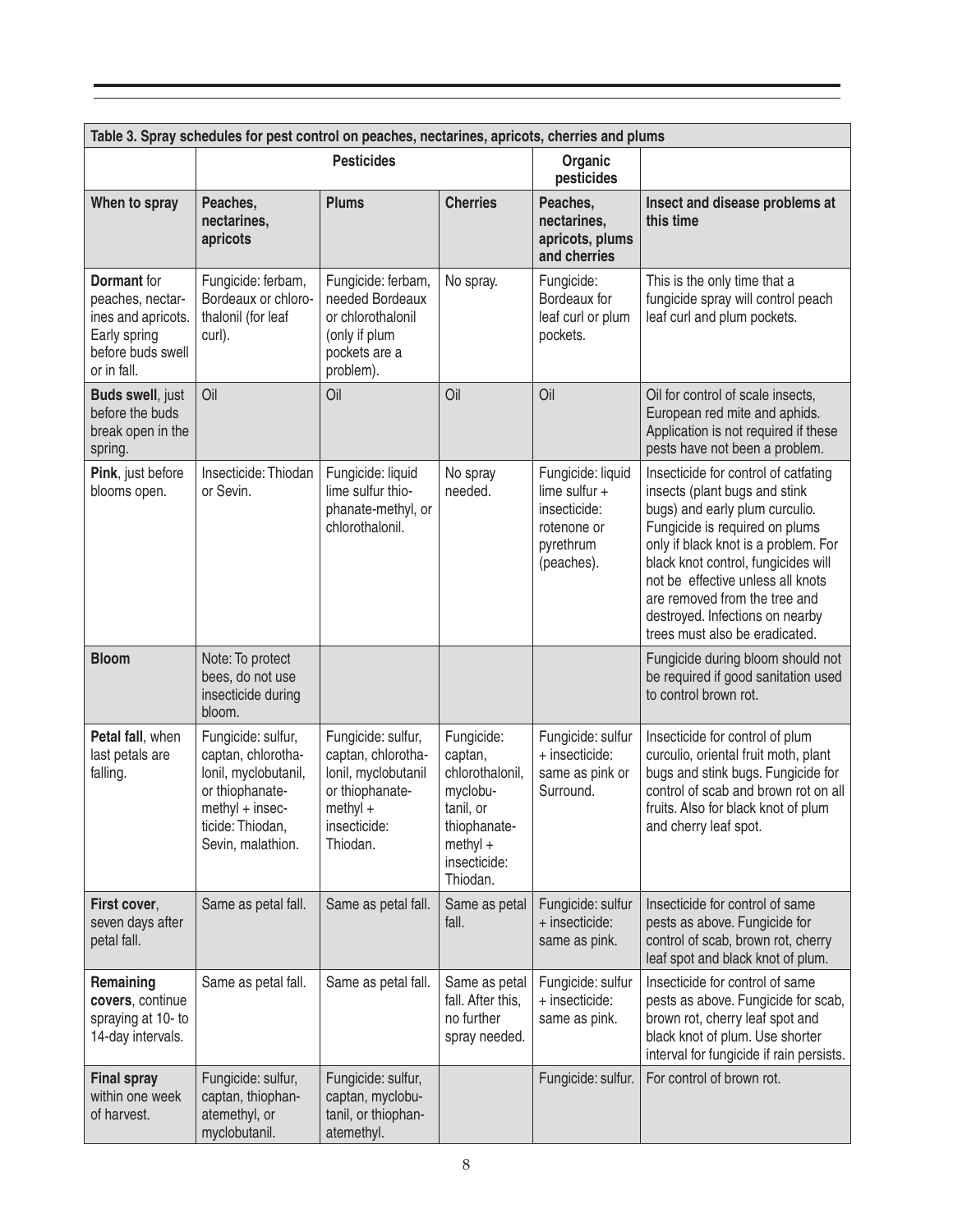| Table 4. Spray schedules for pest control on brambles (blackberries and raspberries) |                                               |                                   |                                                                                                                                                                             |  |  |  |  |
|--------------------------------------------------------------------------------------|-----------------------------------------------|-----------------------------------|-----------------------------------------------------------------------------------------------------------------------------------------------------------------------------|--|--|--|--|
| When to spray                                                                        | <b>Pesticides</b>                             | <b>Organic pesticides</b>         | Insect and disease problems at this time                                                                                                                                    |  |  |  |  |
| Bud break, when<br>buds begin to<br>break and show<br>silver.                        | Fungicide: liquid lime-<br>sulfur preferred.  | Fungicide: liquid<br>lime-sulfur. | Lime-sulfur for rose scale, anthracnose, cane blight and spur<br>blight. This spray is essential for good disease control. If applied<br>to green tissue, damage may occur. |  |  |  |  |
| During bloom.                                                                        | Fungicide: sulfur.                            | Fungicide: sulfur.                | Fungicide for control of Botrytis fruit rot. In dry growing<br>seasons, fungicide is generally not required. No insecticide<br>used during bloom to protect bees.           |  |  |  |  |
| <b>Preharvest, as</b><br>fruit begin to<br>color.                                    | Insecticide: Sevin,<br>malathion.             |                                   | Insecticide for sap beetle, cane borer and Japanese beetle, as<br>needed.                                                                                                   |  |  |  |  |
| <b>Postharvest</b>                                                                   | Insecticide as needed:<br>Sevin or malathion. |                                   | Insecticide for Japanese beetle and cane borer, as needed.                                                                                                                  |  |  |  |  |

| Table 5. Schedules for pest control on strawberries                                                                      |                                                                              |                                                                        |                                                                                                                                                                                              |  |  |  |  |
|--------------------------------------------------------------------------------------------------------------------------|------------------------------------------------------------------------------|------------------------------------------------------------------------|----------------------------------------------------------------------------------------------------------------------------------------------------------------------------------------------|--|--|--|--|
| When to spray                                                                                                            | <b>Pesticides</b>                                                            | <b>Organic pesticides</b>                                              | Insect and disease problems at<br>this time                                                                                                                                                  |  |  |  |  |
| <b>Prebloom, when blossom</b><br>stems have pushed out of the<br>crown.                                                  | Insecticide: malathion,<br>Thiodan or Sevin.<br>Miticide: Insecticidal soap. | Insecticide: rotenone or<br>pyrethrum.<br>Miticide: Insecticidal soap. | Insecticide for aphids, weevil, spittle-<br>bugs, bud clipper and crown borer.<br>Miticide for spider mites. Early season<br>applications are required only if these<br>pests are a problem. |  |  |  |  |
| During bloom.                                                                                                            | Fungicide: captan.<br>No insecticide during bloom<br>to protect bees.        |                                                                        | Fungicide for fruit rots and leaf spots.<br>In dry growing seasons, fungicide is<br>generally not required.                                                                                  |  |  |  |  |
| <b>Postbloom</b>                                                                                                         | Insecticide: malathion,<br>Thiodan or Sevin.                                 |                                                                        | Insecticide for spittle bug, bud clipper<br>and tarnished plant bug. Follow label<br>instructions and observe all prehar-<br>vest intervals.                                                 |  |  |  |  |
| <b>Harvest</b>                                                                                                           |                                                                              | Diatomaceous earth                                                     | Slugs                                                                                                                                                                                        |  |  |  |  |
| Postharvest, apply one or more<br>times after renovation if needed<br>to preoct the new foliage for<br>next year's crop. | Fungicide: captan if needed.                                                 |                                                                        | Fungicide for leaf spot.                                                                                                                                                                     |  |  |  |  |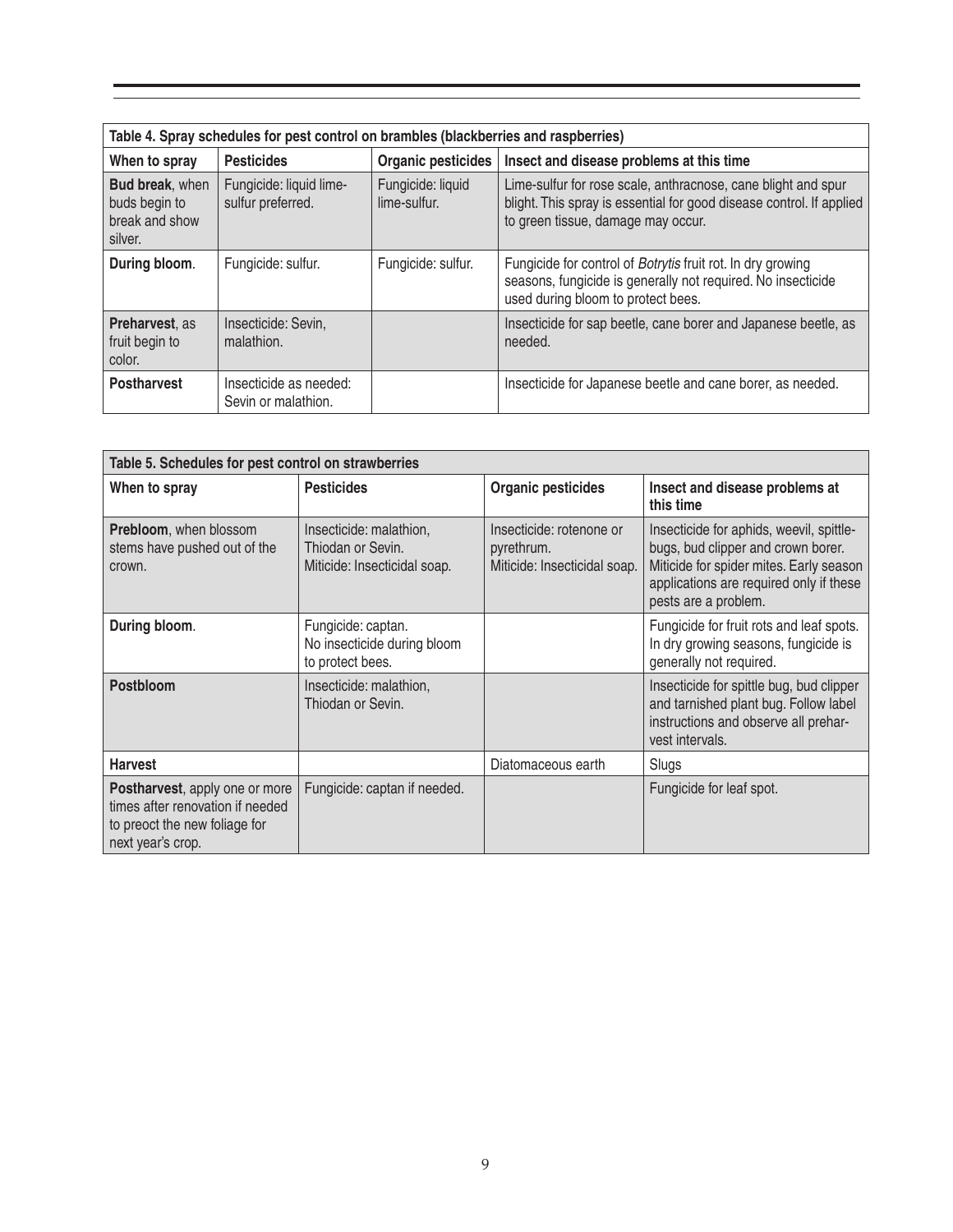| Table 6. Spray schedules for pest control on grapes                                                                                                |                                                                                                                                                                                                                                                                                           |                                                                                 |                                                                                                                                                                                                         |  |  |  |  |
|----------------------------------------------------------------------------------------------------------------------------------------------------|-------------------------------------------------------------------------------------------------------------------------------------------------------------------------------------------------------------------------------------------------------------------------------------------|---------------------------------------------------------------------------------|---------------------------------------------------------------------------------------------------------------------------------------------------------------------------------------------------------|--|--|--|--|
| When to spray                                                                                                                                      | <b>Pesticides</b>                                                                                                                                                                                                                                                                         | <b>Organic pesticides</b>                                                       | Insect and disease problems at this time                                                                                                                                                                |  |  |  |  |
| <b>Dormant</b>                                                                                                                                     | Fungicide: fixed copper or lime<br>sulfur.                                                                                                                                                                                                                                                | Fungicide: fixed copper<br>or lime sulfur.                                      | Fungicide to control anthracnose, dead arm<br>and black rot.                                                                                                                                            |  |  |  |  |
| <b>Bud swell, before buds</b><br>show green.                                                                                                       | Insecticide: Sevin.                                                                                                                                                                                                                                                                       | Insecticide: pyrethrum.                                                         | Insecticide may be needed if flea beetles<br>or climbing cutworms are a problem (e.g.,<br>swollen buds have holes or are eaten). If<br>neither pest is known to occur regularly, no<br>spray is needed. |  |  |  |  |
| New growth, 4 to 6<br>inches long.                                                                                                                 | Fungicide: ferbam, mancozeb or<br>captan.                                                                                                                                                                                                                                                 | Fungicide: fixed copper.                                                        | Fungicides for control of black rot and<br>Phomopsis cane and leaf spot.                                                                                                                                |  |  |  |  |
| New growth, 10 to 15<br>inches long or seven to<br>10 days after first spray.                                                                      | Fungicide: ferbam, mancozeb,<br>captan or myclobutanil.                                                                                                                                                                                                                                   | Fungicide: fixed copper                                                         | Same as above.                                                                                                                                                                                          |  |  |  |  |
| Prebloom, when first<br>blossoms open.                                                                                                             | Fungicide: ferbam, mancozeb,<br>captan, sulfur or myclobutanil.                                                                                                                                                                                                                           | Fungicide: fixed copper<br>or sulfur                                            | Insecticide for control of black rot and<br>powdery and downy mildews.                                                                                                                                  |  |  |  |  |
| <b>Bloom</b>                                                                                                                                       | Fungicide: fixed copper or sulfur<br>Insecticide: Thiodan.                                                                                                                                                                                                                                | Fungicide: fixed copper<br>or sulfur                                            | Inseticide for control of grape phylloxera.<br>See label. Several varieties are very sensi-<br>tive to Thiodan injury.                                                                                  |  |  |  |  |
| Postbloom, when<br>blossoms have fallen.                                                                                                           | Fungicide: ferbam, mancozeb,<br>captan, sulfur or myclobutanil.<br>Insecticide: Sevin or malathion.<br>Miticide: Insecticidal soap.<br>In wet weather, do not wait until all<br>blossoms have fallen, especially<br>if black rot is a problem. Spray<br>fungicide every seven to 14 days. | Fungicide: fixed copper<br>or sulfur.<br>Insecticide: Insecticidal<br>soap.     | Fungicide for black rot, downy mildew and<br>powdery mildew. Insecticides for grape<br>berry moth and leafhoppers. Miticide for<br>mites if present.                                                    |  |  |  |  |
| First cover, seven to<br>10 days after bloom.                                                                                                      | Fungicide: ferbam, captan sulfur or<br>myclobutanil.<br>Insecticide: same as postbloom.<br>Miticide: same as postbloom.                                                                                                                                                                   | Fungicide: fixed copper<br>or sulfur.<br>Insecticide: insecticidal<br>soap, Bt. | Fungicides for control of black rot, powdery<br>mildew. Insecticides for control of grape<br>berry moth, leafhoppers and Japanese<br>beetle. Miticide for mites if present.                             |  |  |  |  |
| Second cover, 10 to<br>14 days after first cover.                                                                                                  | Same as first cover.                                                                                                                                                                                                                                                                      | Same as first cover.                                                            | Same as first cover.                                                                                                                                                                                    |  |  |  |  |
| Third cover, 10 to<br>14 days after second<br>cover.                                                                                               | Same as first cover.                                                                                                                                                                                                                                                                      | Fungicide: fixed copper<br>or sulfur.<br>Insecticide: Bt.                       | Fungicide for control of black rot, powdery<br>mildew and downy mildew. Insecticide for<br>grape berry moth and Japanese beetle.<br>Miticide for mites if present.                                      |  |  |  |  |
| Fourth cover, 10 to 14<br>days after third cover.                                                                                                  | Same as first cover. Always<br>observe preharvest intervals.                                                                                                                                                                                                                              | Same as third cover.                                                            | Same as third cover.                                                                                                                                                                                    |  |  |  |  |
| Note: Berries are no longer susceptible to black rot when they reach about 6 to 8 percent sugar content (usually when they start to change color). |                                                                                                                                                                                                                                                                                           |                                                                                 |                                                                                                                                                                                                         |  |  |  |  |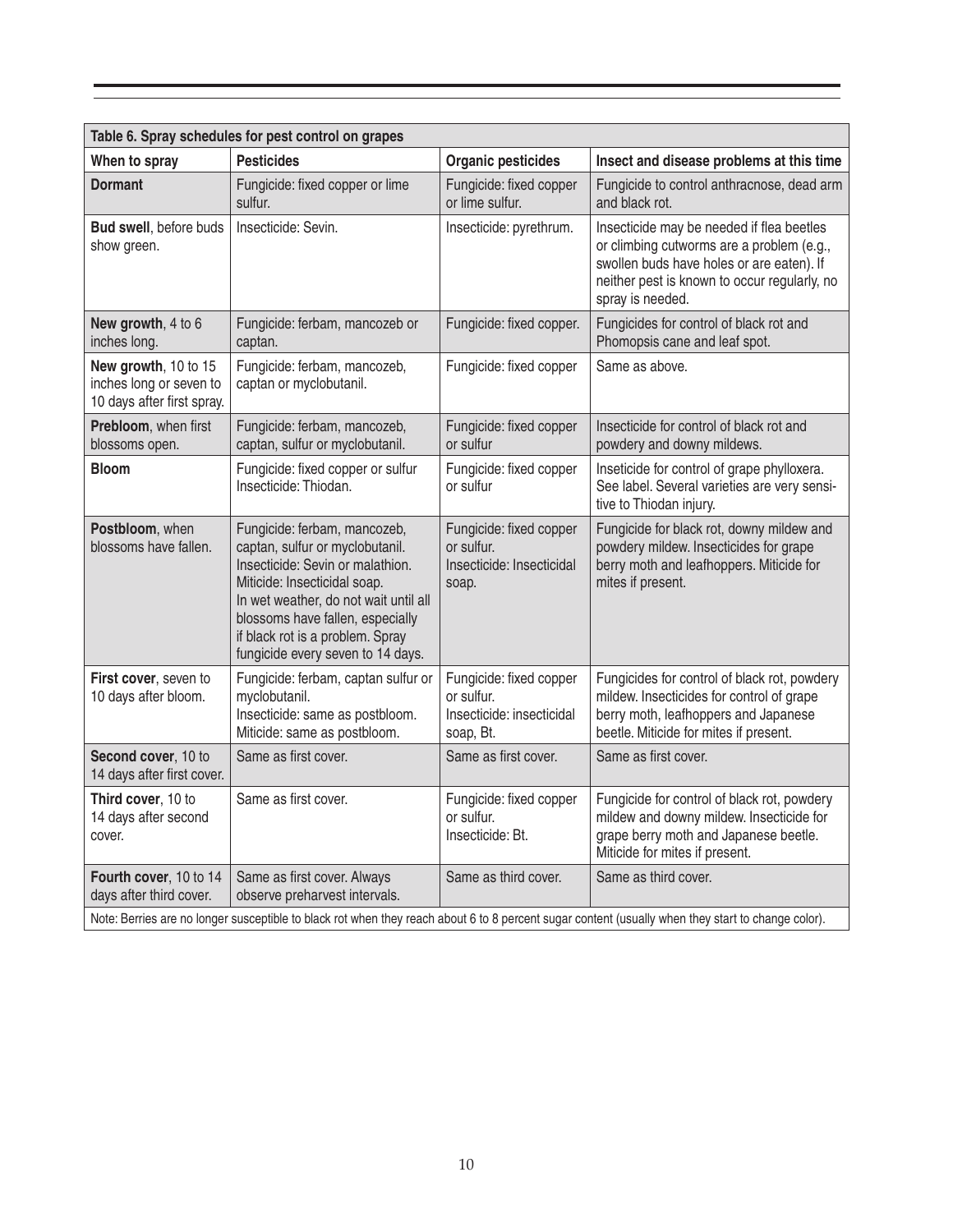| Table 7. Spray schedules for pest control on blueberries |                                                     |                    |                                                                                                   |  |  |  |  |
|----------------------------------------------------------|-----------------------------------------------------|--------------------|---------------------------------------------------------------------------------------------------|--|--|--|--|
| When to spray                                            | <b>Pesticides</b>                                   | Organic pesticides | Most likely insect and disease<br>problems at this time                                           |  |  |  |  |
| <b>Dormant</b> , before bud break.                       | Dormant oil                                         | Dormant oil        | Apply only if scale insects are a<br>problem.                                                     |  |  |  |  |
| Petal fall, when 75 percent of<br>petals have dropped.   | Insecticide: malathion.                             | Bt                 | Insecticide for leafroller and plum<br>curculio if present. Bt will not control<br>plum curculio. |  |  |  |  |
| After bloom, seven to 10 days<br>after petal fall.       | Same as above. Observe all<br>preharvest intervals. |                    | Same as above, plus blueberry maggot<br>and Japanese beetle if a problem. Use<br>only if needed.  |  |  |  |  |

| Table 8. Approximate amount of spray required for fruit trees of different sizes |               |                                              |  |  |  |  |
|----------------------------------------------------------------------------------|---------------|----------------------------------------------|--|--|--|--|
| Height (feet)                                                                    | Spread (feet) | Gallon per tree per application <sup>1</sup> |  |  |  |  |
|                                                                                  | 3             | $\frac{1}{2}$                                |  |  |  |  |
| $5$ to $8$                                                                       | $3$ to $6$    | 1 to 1 $\frac{1}{2}$                         |  |  |  |  |
| 8 to 10                                                                          | 4 to 8        | $2$ to $3$                                   |  |  |  |  |
| 10 to 15                                                                         | 8 to 15       | $3$ to $6$                                   |  |  |  |  |
| 15 to 20                                                                         | 15 to 25      | 5 to 10                                      |  |  |  |  |
| <sup>1</sup> Use the greater amounts for trees in full foliage.                  |               |                                              |  |  |  |  |

| Table 9. Spray dilution chart for small quantities of pesticides |                  |                       |  |  |  |  |
|------------------------------------------------------------------|------------------|-----------------------|--|--|--|--|
| <b>Insecticides</b>                                              | Amount/100 gal   | Amount/gal            |  |  |  |  |
| Dormant oil (2%)                                                 | 2 gal            | 5 tbsp                |  |  |  |  |
| Dormant oil (3%)                                                 | 3 gal            | $7\frac{1}{2}$ tbsp   |  |  |  |  |
| Malathion 25% WP                                                 | 3 <sub>lb</sub>  | 2 tbsp                |  |  |  |  |
| Sevin 50% WP                                                     | 2 <sub>lb</sub>  | 2 tbsp                |  |  |  |  |
| Thiodan 50% WP                                                   | 2 <sub>lb</sub>  | 2 tbsp                |  |  |  |  |
| Thiodan 3EC                                                      | $\frac{2}{3}$ qt | $1\frac{1}{3}$ tsp    |  |  |  |  |
| <b>Fungicides</b>                                                | Amount/100 gal   | Amount/gal            |  |  |  |  |
| Captan 50% WP                                                    | 2 <sub>lb</sub>  | 2 tbsp                |  |  |  |  |
| Chlorothalonil                                                   | 1 <sub>lb</sub>  | 1 tbsp                |  |  |  |  |
| Ferbam 75% WP                                                    | 2 <sub>lb</sub>  | 2 tbsp                |  |  |  |  |
| Liquid lime-sulfur                                               | 12 gal           | 2c                    |  |  |  |  |
| Mancozeb 80% WP                                                  | 2 <sub>lb</sub>  | 2 tbsp                |  |  |  |  |
| Maneb 80% WP                                                     | 2 <sub>lb</sub>  | 2 tbsp                |  |  |  |  |
| Myclobutanil (Immunox)                                           |                  | $\frac{1}{2}$ to 2 oz |  |  |  |  |
| Streptomycin                                                     | see label        | see label             |  |  |  |  |
| Thiophanate-methyl                                               | 6 oz             | 1 tsp                 |  |  |  |  |
| Wettable Sulfur 95% WP                                           | 6 lb             | 3 tbsp                |  |  |  |  |
| <sup>1</sup> Use only as trunk sprays for peach tree borer.      |                  |                       |  |  |  |  |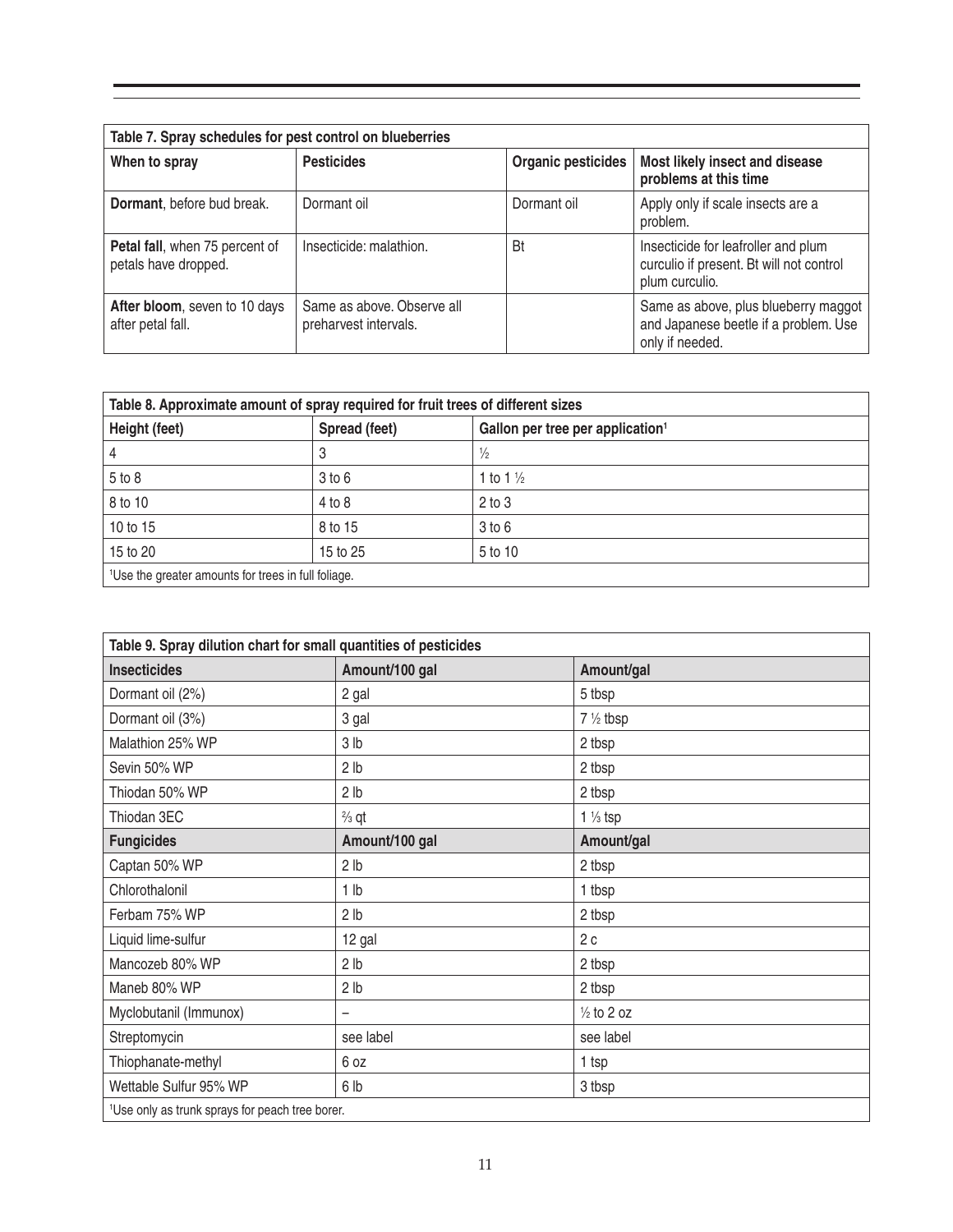| Table 10. Label and harvest restrictions: Days required between final spray and harvest for common fungicides |                                                                                                               |          |                |          |          |              |                          |                   |                |                  |
|---------------------------------------------------------------------------------------------------------------|---------------------------------------------------------------------------------------------------------------|----------|----------------|----------|----------|--------------|--------------------------|-------------------|----------------|------------------|
| <b>Trade names</b>                                                                                            | <b>Common names</b>                                                                                           | Apple    | Pear           | Peach    | Cherry   | Plum         | Blackberry/<br>raspberry | <b>Strawberry</b> | Grape          | <b>Blueberry</b> |
| Agri-strep                                                                                                    | streptomycin                                                                                                  | 50       | 30             | $**$     | $**$     | $**$         | $**$                     | $**$              | $**$           | $**$             |
| Captan                                                                                                        | captan                                                                                                        | 0        | $\star$        | 0        | 0        | $\Omega$     | $**$                     | $\Omega$          | $\Omega$       | $\Omega$         |
| Carbamate                                                                                                     | ferbam                                                                                                        | 7        | $\overline{7}$ | 21       | 0        | $**$         | 40                       | 14                | $\overline{7}$ | 40               |
| Immunox                                                                                                       | myclobutanil                                                                                                  | 14       | $**$           | 0        | 0        | $\mathbf{0}$ | $**$                     | $**$              | 14             | $**$             |
| Ortho<br>Daconil                                                                                              | chlorothalonil                                                                                                | $***$    | $**$           | $\star$  | $\star$  | $^\star$     | $**$                     | $**$              | $**$           | $**$             |
| DithaneM-45                                                                                                   | mancozeb                                                                                                      | 77       | 77             | $***$    | $***$    | $***$        | $**$                     | $**$              | 66             | $**$             |
| Kocide 101<br>C-O-C-S and<br>others                                                                           | copper hydroxide,<br>copper oxychloride,<br>fixed copper, tribasic<br>copper sulfate, basic<br>copper sulfate | $**$     | $**$           | $**$     | $**$     | $**$         | $**$                     | $**$              | $\Omega$       | $**$             |
| Sulfur                                                                                                        | sulfur                                                                                                        | $\Omega$ | $\Omega$       | $\Omega$ |          | $\Omega$     | $\Omega$                 | $\Omega$          | $\Omega$       | $\Omega$         |
| Topsin-M<br>.                                                                                                 | thiophantemethyl                                                                                              | $\Omega$ | $**$           |          | $\Omega$ |              | $**$                     |                   | $**$           | $**$             |

\* Limited number of applications allowed or other restrictions apply. **Refer to label instructions.**

\*\* Not registered or recommended.

Note: Check labels for **re-entry times**. Restrictions in re-entry times may prohibit the use of certain pesticides during harvest.

| Table 11. Label and harvest restrictions: Days required between final spray and harvest for insecticides and miticides                                                                                                         |                     |              |              |           |          |                |                          |                   |          |                  |
|--------------------------------------------------------------------------------------------------------------------------------------------------------------------------------------------------------------------------------|---------------------|--------------|--------------|-----------|----------|----------------|--------------------------|-------------------|----------|------------------|
| <b>Trade names</b>                                                                                                                                                                                                             | <b>Common names</b> | Apple        | Pear         | Peach     | Cherry   | Plum           | Blackberry/<br>raspberry | <b>Strawberry</b> | Grape    | <b>Blueberry</b> |
| Align                                                                                                                                                                                                                          | azadirachtin        | $\mathbf{0}$ | 0            | $\Omega$  | 0        | $\overline{0}$ | 0                        | $\theta$          | $\Omega$ | $\theta$         |
| Lorsban                                                                                                                                                                                                                        | chlorpyrifos        | prebloom     |              | $14*$     | 14       | $\star$        | $***$                    | $21*$             | $35*$    | $***$            |
| Malathion                                                                                                                                                                                                                      | malathion           | 3            |              |           | 3        | 3              |                          | 3                 | 3        | 8 hrs            |
| Pyrethrum                                                                                                                                                                                                                      |                     |              |              |           |          |                |                          |                   |          |                  |
| Sabadilla                                                                                                                                                                                                                      |                     | $\mathbf{0}$ | $\mathbf{0}$ | $\Omega$  | $\Omega$ | $\Omega$       | $\Omega$                 | $\mathbf 0$       | 0        | $\mathbf 0$      |
| Sevin                                                                                                                                                                                                                          | carbaryl            | 3            | 3            | 3         | 3        | 3              |                          |                   |          |                  |
| Thiodan                                                                                                                                                                                                                        | endosulfan          | $21 - 30*$   | $7^*$        | $21 - 30$ | $21*$    | $7*$           | $**$                     | $4^*$             |          | $\star$          |
| Vendex                                                                                                                                                                                                                         | fenbutatin-oxide    | $14*$        | $14*$        | $14*$     | $14*$    | $14*$          | $***$                    |                   | 28       | $**$             |
| which is a contract of the contract of the contract of the contract of the contract of the contract of the contract of the contract of the contract of the contract of the contract of the contract of the contract of the con |                     |              |              |           |          |                |                          |                   |          |                  |

\* Limited number of applications allowed or other restrictions apply. **Refer to label instructions**.

\*\* Not registered or recommended.

Note: Check labels for **re-entry times**. Restrictions in re-entry times may prohibit the use of certain pesticides dring harvest.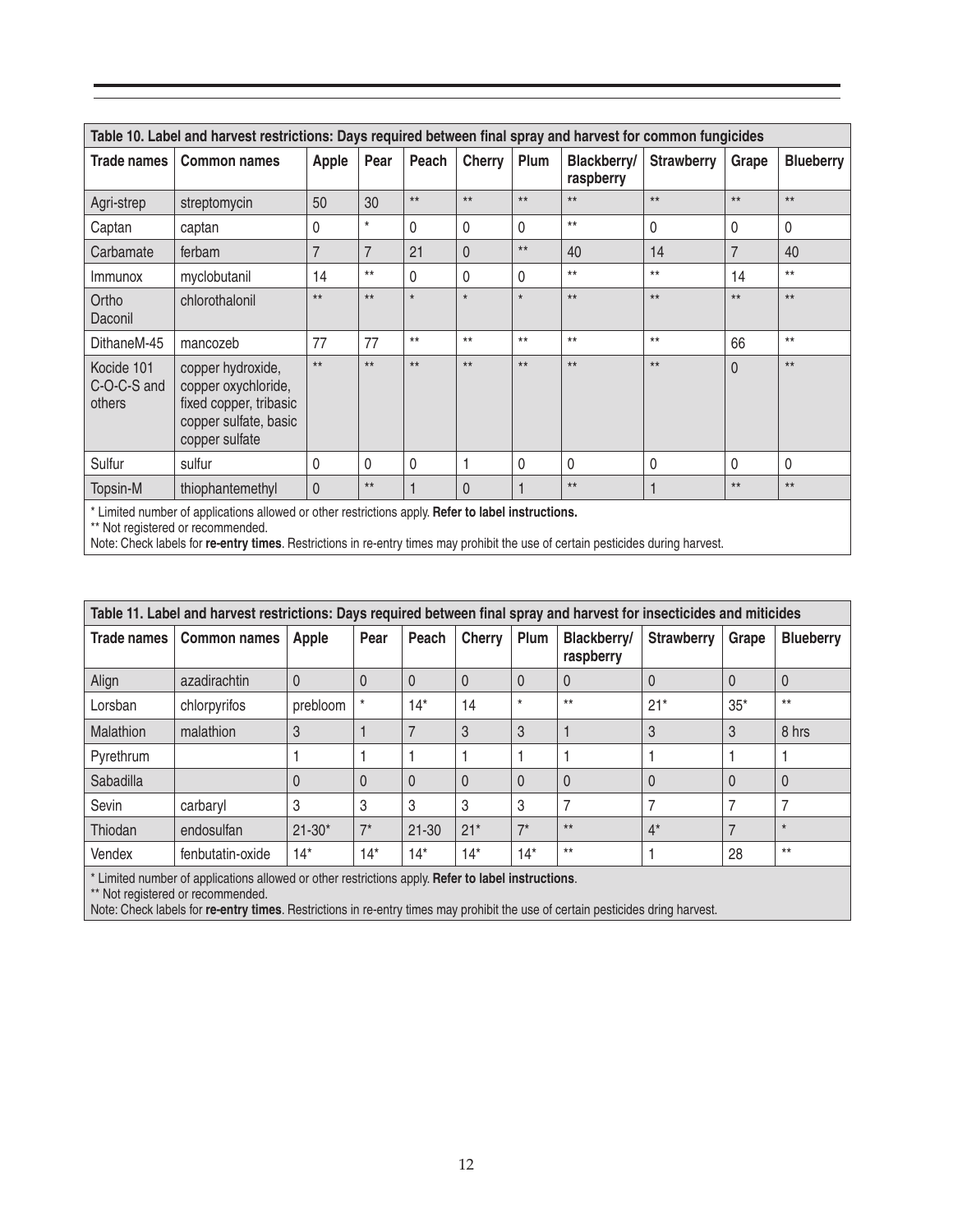| Table 12. Beneficial insect control for fruit pests |                                                                                                                      |  |  |  |  |  |  |  |
|-----------------------------------------------------|----------------------------------------------------------------------------------------------------------------------|--|--|--|--|--|--|--|
| <b>Target insect</b>                                | <b>Beneficial insect control</b>                                                                                     |  |  |  |  |  |  |  |
| All species of soft-bodied insect, mites, eggs      | Green Lacewing Chrysoperrla carnea, C. Rufilabris                                                                    |  |  |  |  |  |  |  |
| Eggs of most species of moths and butterflies       | Parasitic wasps Trichogramma minutum, T. Platneri, T. Pretiosum                                                      |  |  |  |  |  |  |  |
| Two-spotted spider mite                             | Predatory mites Amblyseius cucumeris, A. Fallacis                                                                    |  |  |  |  |  |  |  |
| Various mites                                       | Predatory mites Neoseiulus californicus, Galendromus occidentalis,<br>Phytoseiulus persimillis, Mesoseiulus longipes |  |  |  |  |  |  |  |
| Strawberry crown borer                              | Predatory nematodes Steinerema carpocapsae                                                                           |  |  |  |  |  |  |  |
| Strawberry root weevil                              | Predatory nematodes Steinerema carpocapsae                                                                           |  |  |  |  |  |  |  |
| Strawberry rootworm                                 | Predatory nematodes Steinerema carpocapsae                                                                           |  |  |  |  |  |  |  |
| Walnut husk fly                                     | Predatory nematodes Steinerema carpocapsae                                                                           |  |  |  |  |  |  |  |
| Raspberry cane moth                                 | Predatory nematodes Steinerema carpocapsae                                                                           |  |  |  |  |  |  |  |
| Pear Psylla                                         | Predatory bug Deraeorcoris brevis                                                                                    |  |  |  |  |  |  |  |
| Thrips and mites                                    | Iphiseius degenarans                                                                                                 |  |  |  |  |  |  |  |
| Leaf miners                                         | Parasitic wasp Diglyphusisea isea                                                                                    |  |  |  |  |  |  |  |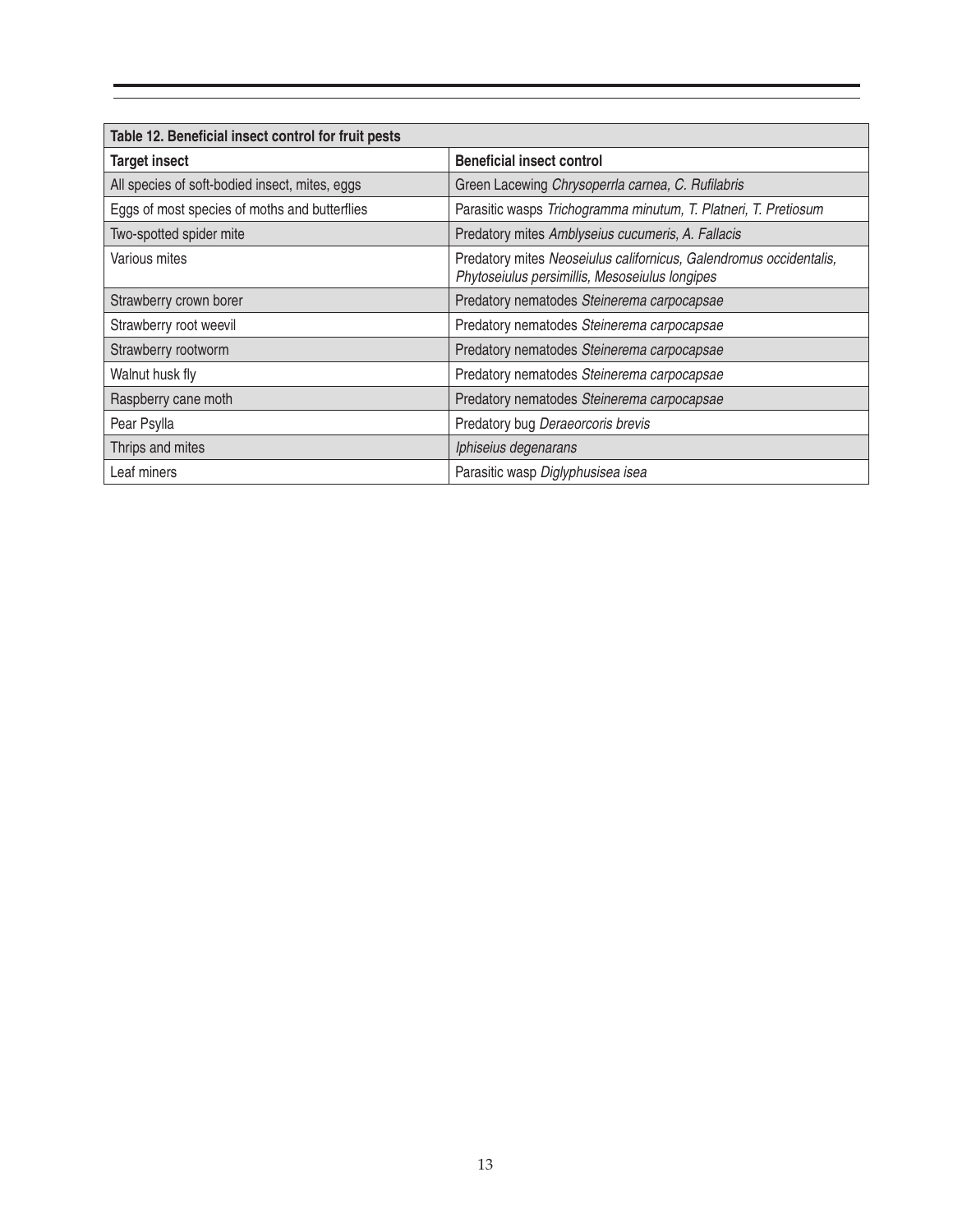## **Table 13. Organic insect and mite control for tree- and small-fruits**

| Insects                | Fruit type                | Pyrethrum                                                                                    | Sabadilla    | Align       | Entrust | Surround<br>Crop<br>Protectant | Insecticidal<br>soaps | Bt<br>types <sup>3</sup> | <b>Dormant</b><br>oils <sup>4</sup>                         | <b>Citrus</b><br>peel oil <sup>5</sup> | Garlic<br>oil <sup>6</sup> | Sticky traps <sup>7</sup>                  | <b>Barriers<sup>8</sup></b>    | D.E. <sup>9</sup> | Cultural practices/comments <sup>10</sup>  |
|------------------------|---------------------------|----------------------------------------------------------------------------------------------|--------------|-------------|---------|--------------------------------|-----------------------|--------------------------|-------------------------------------------------------------|----------------------------------------|----------------------------|--------------------------------------------|--------------------------------|-------------------|--------------------------------------------|
| Aphids                 | all                       | a <sup>2</sup>                                                                               | $\mathtt{C}$ | $\mathsf b$ |         |                                | $\mathsf{a}$          |                          |                                                             | $\mathsf a$                            | a                          | a, yellow trap for<br>monitoring only      |                                |                   |                                            |
| Appletree borers       | A                         |                                                                                              |              |             |         |                                |                       |                          |                                                             |                                        |                            | Sticky band<br>around trunks <sup>11</sup> |                                |                   |                                            |
| Blackberry crown borer | B, R                      |                                                                                              |              |             |         |                                |                       |                          |                                                             |                                        |                            |                                            |                                |                   |                                            |
| Codling moth           | A, Pr                     | a                                                                                            | a            | b           | a       |                                |                       | a                        |                                                             |                                        |                            |                                            | a, bag fruit                   |                   | Pick up and destroy fallen fruit.          |
| Fall webworm           | All tree fruit            |                                                                                              |              | b           | a       |                                |                       | a                        |                                                             |                                        |                            |                                            |                                |                   | Submerge tents in soapy water.             |
| Flea beetles           | G                         | a                                                                                            | b            |             |         |                                |                       |                          |                                                             |                                        | a                          |                                            |                                | $\mathsf a$       |                                            |
| Japanese beetle        | All                       |                                                                                              |              |             |         |                                |                       |                          |                                                             |                                        |                            |                                            | Fine netting for<br>some crops |                   |                                            |
| Leafhopper grape       | G                         |                                                                                              |              | b           |         |                                | a                     |                          |                                                             |                                        |                            |                                            |                                |                   |                                            |
| Leafroller             | A, G, PI, Pr              | a                                                                                            |              | $\mathsf b$ | a       |                                |                       | a                        |                                                             |                                        |                            |                                            |                                |                   |                                            |
| Oriental fruit moth    | A, P                      | $\mathsf{b}$                                                                                 | a            |             | a       |                                |                       |                          |                                                             |                                        |                            |                                            |                                |                   |                                            |
| Peachtree borer        | C, P, P                   |                                                                                              |              | $\mathsf b$ |         |                                |                       |                          |                                                             |                                        |                            | Sticky bands at<br>tree base <sup>11</sup> |                                |                   | Kill borers with wire or knife.            |
| Pear psylla            | Pr                        | a                                                                                            |              |             |         | a                              |                       |                          |                                                             |                                        |                            |                                            |                                | a                 |                                            |
| Plum curculio          | A, Blu, C, P,<br>Pl, Pr   |                                                                                              |              |             |         | a                              |                       |                          |                                                             |                                        |                            |                                            |                                | $\mathsf{a}$      |                                            |
| Raspberry caneborer    | B, R                      |                                                                                              |              |             |         |                                |                       |                          |                                                             |                                        |                            |                                            |                                |                   | Cut out infected canes and burn.           |
| Red-necked cane borer  | B, R                      |                                                                                              |              |             |         |                                |                       |                          |                                                             |                                        |                            |                                            |                                |                   | Cut out swollen areas in cane<br>and burn. |
| Strawberry rootworm    | ${\sf S}$                 |                                                                                              |              | b           |         |                                |                       | a                        |                                                             |                                        |                            |                                            | b                              |                   |                                            |
| Scale                  | Ch, P, PI                 |                                                                                              |              |             |         |                                | b, for crawlers       |                          | dormant<br>oil                                              |                                        |                            |                                            |                                |                   |                                            |
| San Jose scale         | A, C, P, Pl,<br><b>PR</b> |                                                                                              |              |             |         |                                | b, for crawlers       |                          | same as above and use double-sided tape to monitor crawlers |                                        |                            |                                            |                                |                   |                                            |
| Spider mite            | All                       | a                                                                                            |              |             |         | a                              | a                     |                          |                                                             | a                                      | a                          |                                            |                                |                   | Alternate spray type                       |
| Strawberry crown borer | S                         | Destroy old beds as soon as harvest is over, set new plants in Feb.-Mar. to avoid egg laying |              |             |         |                                |                       |                          |                                                             |                                        |                            |                                            |                                |                   |                                            |
| Strawberry root weevil | S                         | a                                                                                            | $\mathsf{a}$ |             |         |                                |                       |                          |                                                             |                                        |                            |                                            |                                |                   |                                            |
| Stinkbug               | A, B, P, Pr, R            | b                                                                                            | b            | b           |         |                                |                       |                          |                                                             |                                        |                            |                                            |                                |                   |                                            |
| Tarnished plant bug    | A, B, P, Pr, R            | a                                                                                            | a            |             |         |                                |                       |                          |                                                             |                                        |                            |                                            |                                |                   |                                            |
| Tent caterpillar       | A, C, P, Pl, Pr           |                                                                                              |              | b           | a       |                                |                       | a                        |                                                             |                                        |                            | a                                          |                                |                   | Submerge tents in soapy water              |
| See notes on page 15.  |                           |                                                                                              |              |             |         |                                |                       |                          |                                                             |                                        |                            |                                            |                                |                   |                                            |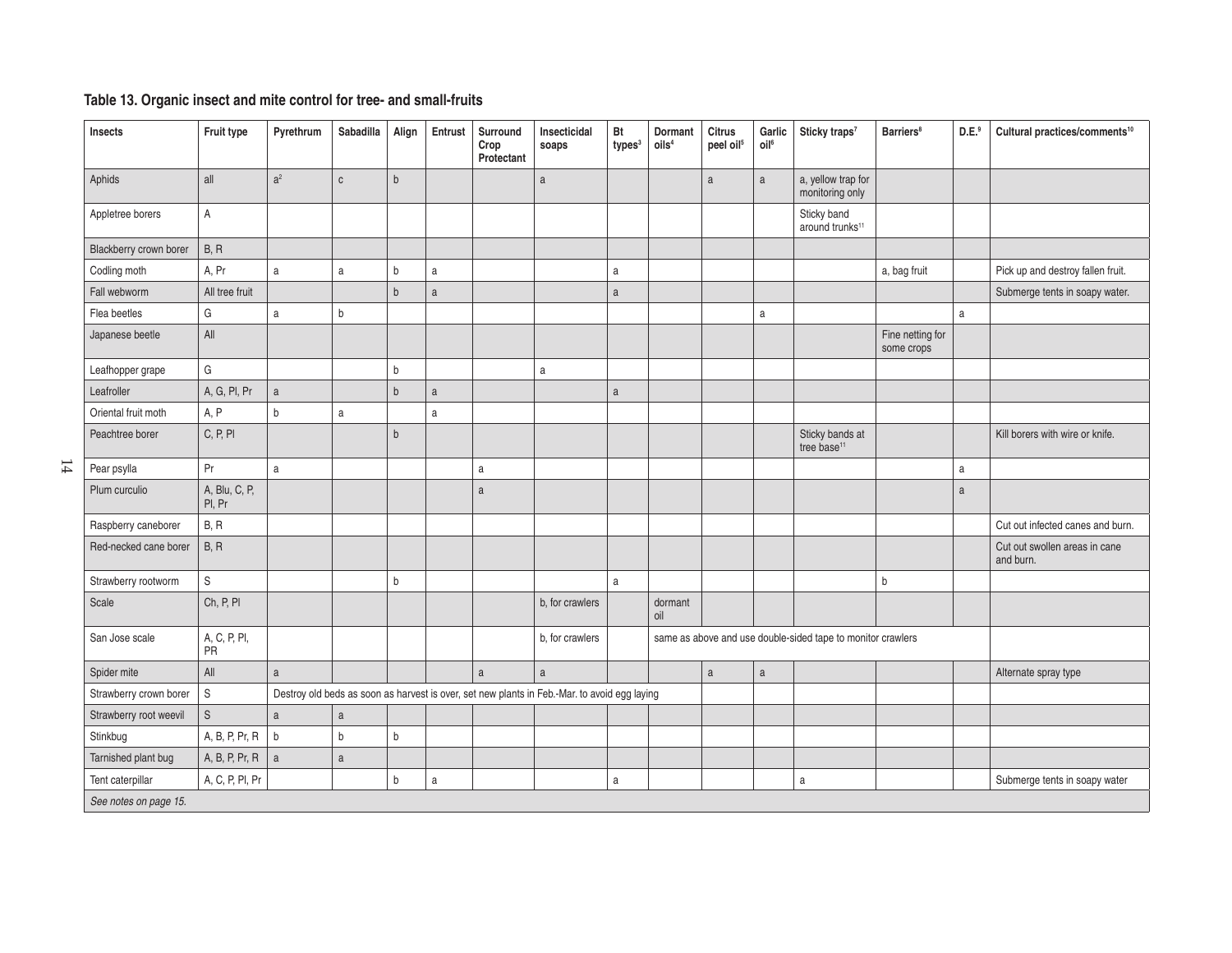## **Notes for Table 13, page 14**

1 Fruit type: A – apple, B – blueberry, C – cherry, G – grape, P – peach, Pl – plum, Pr – pear, R – raspberry, S – strawberry 2 a – primary control method, b – secondary conrol method, c – somewhat effective method

<sup>3</sup> Bt types are different strains of the Bt bacteria (*Bacillus thuringiensis*) that attack certain groups of insect larvae. Bt var *kurstaki* control some moth and butterfly larvae.

4 Dormant oils are specially refined oils that smother insect pests without injuring plants. Carefully read labels to be sure that no other chemicals have been added and that these oils comply with organic certification.

5 Citrus oil spray is a very successful contact insecticide that immobilizes insects in a few minutes. It is nonselective and can be harmful to be some beneficial insects. Chaop orange peels and place in a pan with just enough water to cover. Simmer for 5 minutes. Drain off the liquid after cooling and use.

6 Garlic oil spray must be applied as soons as it is made. It will kill all types of insects including beneficials. Use sparingly. Use 3 to 5 oz. of garlic cloves chopped. Add 3 to 5 tsp. mineral oil and soak for 24 hours. Mix 1 pt. with ? tsp. insecticidal soap then add slowly to the garlic mixture. Stir and strain. Use 2 Tbsp. in 1 pt. of water for spray.

7 Sticky traps attract insects with color and catch them on sticky resin. While these are available commercially, they can be made at home. Use wooden squares, plastic sheets or heavy waxed cardboard painted glossy yellow, red or white depeneding on the pest. spread on mineral oil or petroleum jelly mexed with kitchen detergent. Hang traps near the fruit crop.

<sup>8</sup> Barriers can be netting or finely woven poly cloth that lightly covers plants that physically separates plants from the insects. All sides must be sucrely fastened to the ground. It will raise the temperature and himidty under the cover so care must be taken to avoid overheating the plants on hot days. It can be expensive, but the high quality material will last for years.

9 D.E. Diatomaceous earth is the powdered remains of fossilized diatoms. The powder has extremely small but sharp protrusions that severly injure insects when they crawl over it. Harmless to humans and animals. Reapply after each rain.

<sup>10</sup> Cultural practices is a broad catergory. Most often, it includes the removal of overwintering plant debris and fruit drops from the field or garden plot. This deprives insects of early emergence and establishment.

11 Placing sticky bands around the trunk involves wrapping burlap around the trunk, burying it several inches below ground and covering it with tanglefoot.

Tables 2 to 13 adapted from University of Kentucky Cooperative Extension Service – College of Agriculture publication 1D-21 *Disease and Insect Control Programs for Homegrown Fruit in Kentucky Including Organic Alternatives*, 2005.